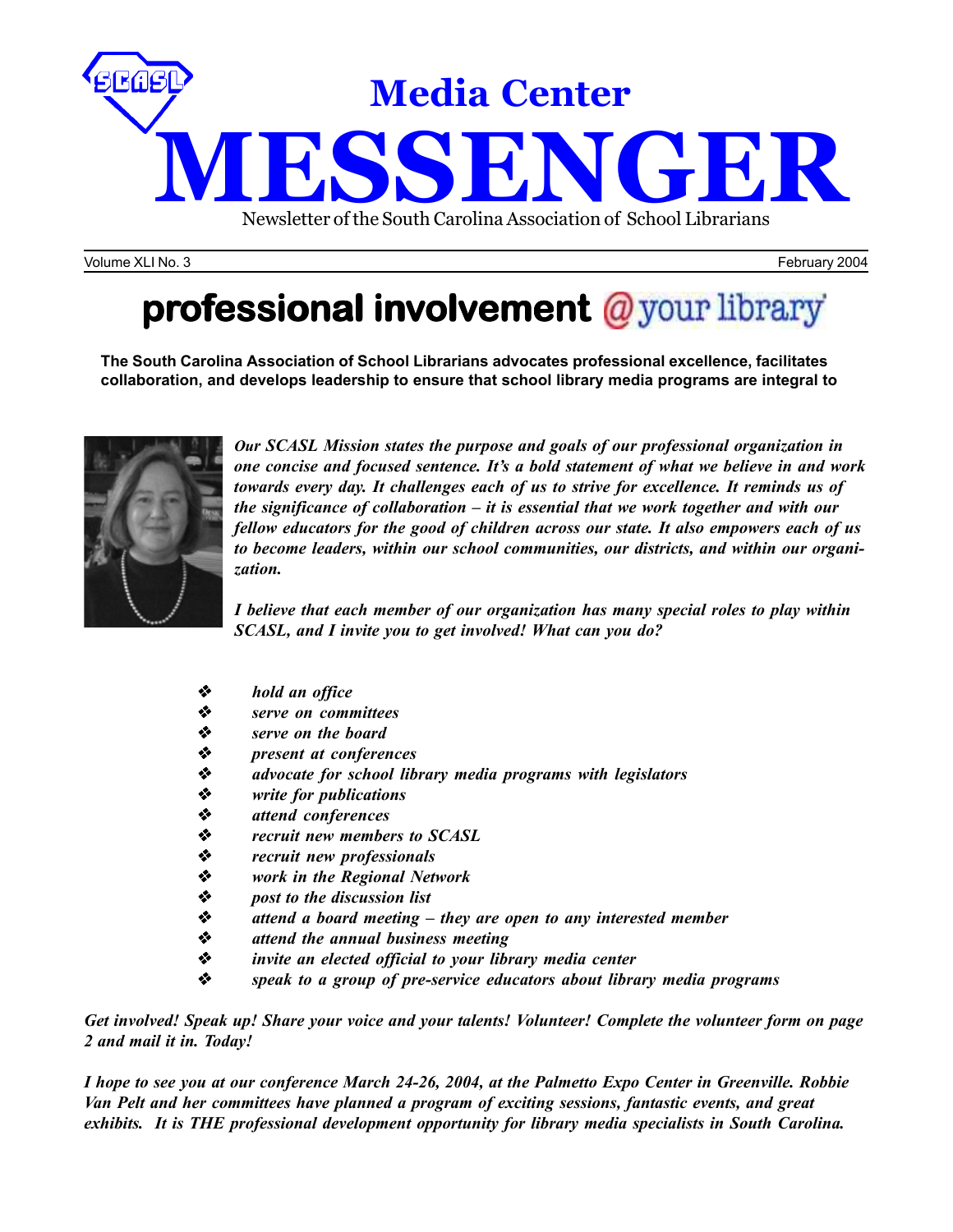# @your library

# **professional involvement Volunteers Needed for 2004-2005**

Below is a list of SCASL committees. If you are interested in serving on one or more committees, please check those you would prefer. For more information about the work of a committee or project, feel free to contact the current chairman listed next to the committee or an SCASL officer.

### **Committees**

- Advocacy: Paula Yohe [pyohe@infoave.net]
- Archives & History: Mitzi Burden [burdenm@charter.net]
- Awards: Judy Parham [parhamjs@spart5.k12.sc.us]
- Book Awards: Patty Tucker [ptucker@lexington1.net]
	- Joyce Moore [jmoore@florence3.k12.sc.us]
- Constitution & Bylaws: Steve Reed [screed3103@aol.com]
- Editorial: Laura Jackson [jmoggles@bellsouth.net]
- Information Technology: Sally Wimberly [sallywimberly  $(a)$  and erson 5.net]
- \_\_\_ Intellectual Freedom: Patty Bynum [pbynum@greenville.k12.sc.us]
- Legislative: Susan Gray [sgray@greenville.k12.sc.us]
- \_\_\_ Non-Public Section: Melinda Kane [melbrockkane@hotmail.com]
- Public Awareness: Tambra Pingle [tpingle@richlandone.org]
- Pre-Service Education: Jessica Felker [jessieruth25@yahoo.com]
- \_\_\_ Regional Network: Frankie O'Neal [francesoneal@hotmail.com]
- Retired Section: Joan Kruger [mjk2450@att.net]
- Standards & Guidelines: Ida Thompson [ithompson  $\omega$ richlandone.org]
- Supervisors: Harriet Pauling [hpauling  $@$ fairfield.k12.sc.us]
- Board leadership opportunities: Martha Taylor [marthataylor@marthataylor.org]

### **Officers:**

President: Martha Taylor [marthataylor@marthataylor.org] President-Elect: Robbie Van Pelt [robbievanpelt@aol.com] Treasurer: Judy Thomas [jthomas@clover.k12.sc.us] Secretary: Kitt Lisenby [kittlisenby@yahoo.com] Immediate Past President: Janet Boltjes [jboltjes@lexington1.net]

*If you are interested in joining a committee, please complete this form (you may photocopy it) and mail to Martha Taylor / 1209 Stonehurst Drive / Anderson SC 29621. Forms will also be available at the SCASL Conference.*

You are cordially invited to attend the SCASL Annual Business Meeting held during the Annual Conference, Thursday, March 25, 2004, Greenville, South Carolina

> Please check your conference program book for details of the time and location of the meeting.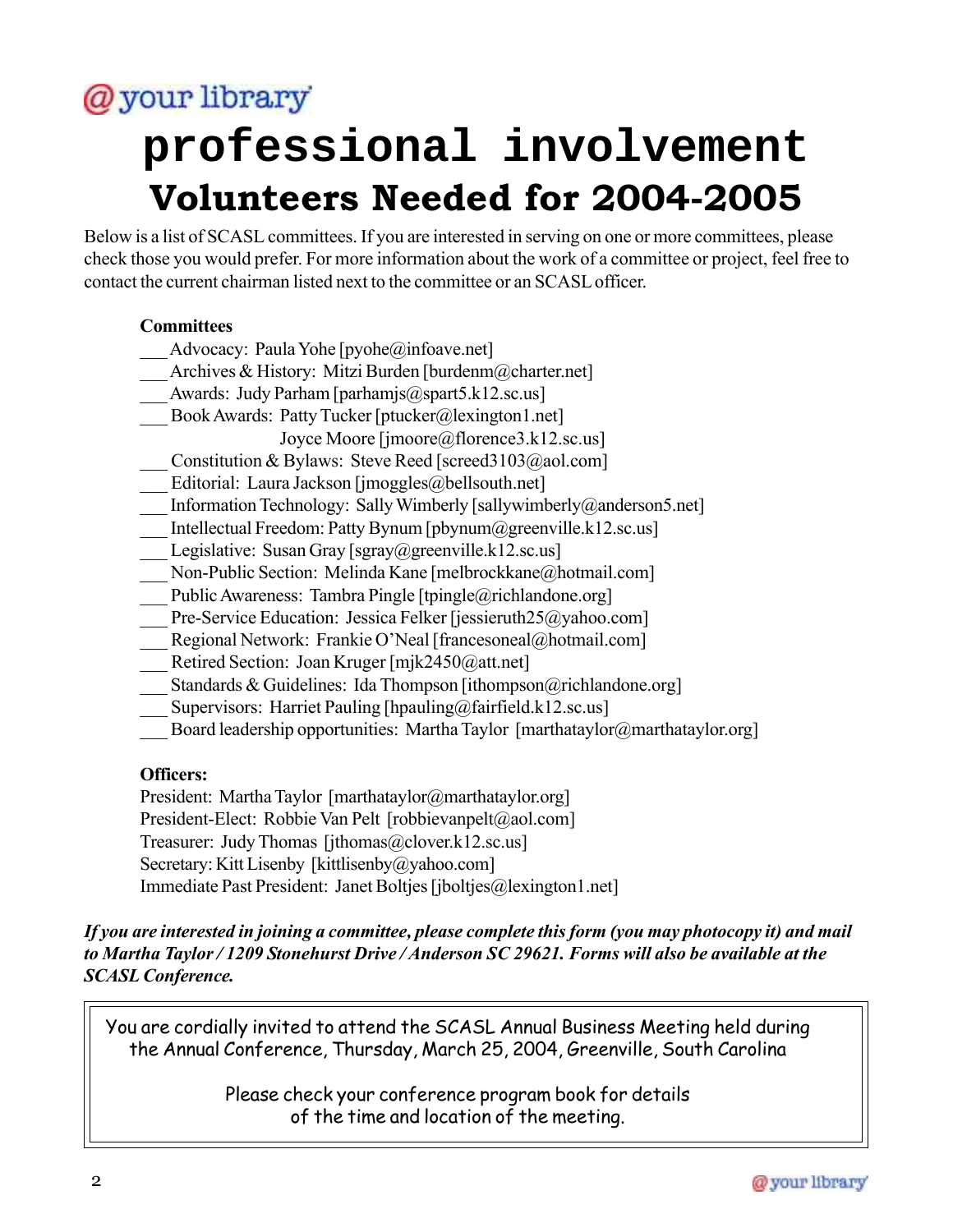## **Keep in Touch**

**SCASL:**

Email: ksutusky@sc.rr.com Write: Kathy Sutusky, Executive Secretary, SCASL, P.O. Box 2442, Columbia, SC 29202 Phone: 803-782-3956 Web Page: SCASL.net

#### **SCASL listserv:**

To subscribe: Address: listserv@listserv.sc.edu Subject: Leave blank Message: Subscribe SCASL-LS yourfirstname yourlastname

To send a message: Address: lSCASL-LS@listserv.sc.edu Type: your subject Type your message and send.

### **The** *Media Center Messenger***:**

Send all suggestions, corrections, articles, and ideas to *jmoggles@bellsouth.net*

#### *Other important addresses:*

**SC Dept. of Education:** www.state.sc.us/sde/ **SCLA:** www.scla.org **SC State Library:** www.state.sc.us/scsl **ALA:** www.ala.org **AASL:** www.ala.org/aasl

## **Information Session at USC**

The School Media Information Session will be held on Saturday, February 21 in Currell College, Room 107 on the USC-Columbia campus starting at 10a.m. This session is for students new to the SLIS program and who are pursuing school media certification. Prospective students are also welcome. For additional information contact:

> DonnaShannon *dshannon@gwm.sc.edu*

## **THINGS TO DO TODAY:**

**Pay your SCASL dues! Join SCASL Listserv!**

## CALENDAR OF EVENTS

March 2, 2004 Read Across America

March 24-26, 2004 SCASL Annual Conference, Greenville

> April 2004 National Poetry Month School Library Media Month

> April 12-18, 2004 Young People's Poetry Week National Library Week

June 24-30, 2004 Annual ALA Conference, Orlando

> January 7-9, 2005 EdTech, Myrtle Beach

### **Contents**

| Introducing Kathy Sutusky  4                 |  |
|----------------------------------------------|--|
| Instructional Technology Committee  4        |  |
| School Library Media Services  5             |  |
| Winner of the 2002-2003                      |  |
| Margaret Ehrhardt Student Service Award  6   |  |
| The Margaret Ehrhardt Student Scholarship  7 |  |
| SC Book Award Nominees 2004-2005  8          |  |
|                                              |  |
| 10th Annual Young Writers &                  |  |
| Illustrators Contest  10                     |  |
| Meet the Candidates  11                      |  |
| Great Media Specialists Make                 |  |
| Library Media Programs Successful  12        |  |
| Professional Title Book Reviews  14          |  |
| School News Once Weekly-                     |  |
| Extra! Extra! View All About It!  15         |  |
| Lightening The Load  16                      |  |
| DISCUS Adds Databases                        |  |
| & Enhances Web Site  17                      |  |
| Library Media Advisory Committees:           |  |
| Practical Suggestions  18                    |  |
|                                              |  |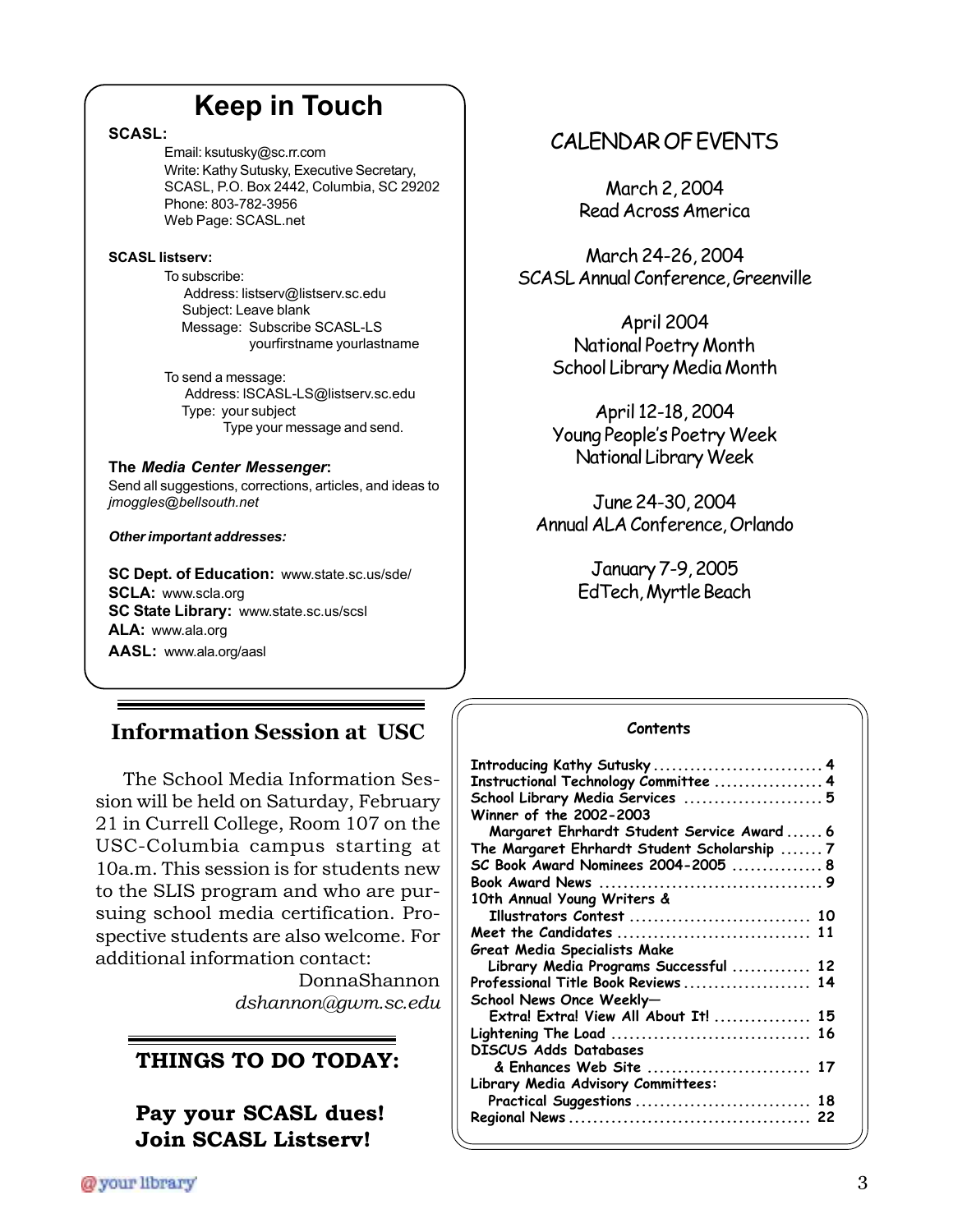## **Introducing Kathy Sutusky Your New Executive Secretary**



Kathy Sutusky is our new Executive Secretary. Kathy is providing direct membership services to SCASL with membership registration, correspondence, conference registration, and book awards sales. She maintains the SCASL databases, produces reports and analyses of organizational operations, and works with the Executive Board and committees in a variety of ways.

Kathy holds degrees in Library Science, Speech and Theatre, Interpersonal Communication, and Organizational Communication from Marshall University, Ohio University, and Florida State University.

She is a member of SCASL, American Library Association, American Association of School Librarians, and National Education Association and its state and local affiliates. Kathy is a National Board Certified teacher in library media, and is an Information Technology Specialist at Eau Claire High School in Richland One. Previous jobs include adjunct instructor at Midlands Technical College, assistant professor at Voorhees College, instructor at USC, Director of Development/Affirmative Action at Southern West Virginia Community College, teacher at Cabel County Schools, and librarian in Pittsburgh Public Schools.

*Welcome aboard, Kathy!*

*Email: ksutusky@sc.rr.com Mail: Kathy Sutusky, SCASL / P.O. Box 2442 / Columbia SC 29202 Telephone: 803-782-3956*

## **Instructional Technology Committee**

*(Ed. Note) SCAET was established for the purpose of promoting the innovative, intelligent and responsible use of technology in the enhancement of education in South Carolina. It is responsible for the organization and production of the South Carolina EdTech Conference. It supports other statewide forums for sharing ideas, information and resources in the use of educational technology.*

**SCAET.** The South Carolina Association for Educational Technology (SCAET) now has 501(c)3 (nonprofit) status. A governing board was established composed of: Don Cantrell, South Carolina Department of Education, Chair; Dr. Bob Perkins, College of Charleston, Treasurer; Terry Pound, South Carolina Educational Television (SCETV); Geoff Freeman, South Carolina Partnership for Distance Education; Jared Seay, Applied Association for Interactive Multimedia (AAIM); Sally Wimberly, South Carolina Association of School Librarians (SCASL); Stephen Bajjaly, University of South Carolina School of Library and Information Science; Paula Yohe, K-12 Representative; Randy Abbott, District Technology Support; Richard Bone, South Carolina Budget & Control Board Central Information Office; Jane Pearman, Avaya; Richie Eisenman, BellSouth.

Initiatives and projects supported by SCAET are the South Carolina EdTech Conference, Technology Innovative Programs Awards (TIP), and the Annual Student Cover Art Contest. The board is looking at additional ways SCAET can be of value to the state by creating additional projects and initiatives.

For further information, check the website: *http://www.scaet.org.*

**EdTech.** Due to a number of conflicts, the EdTech Conference dates had to be changed for the next school year. The conference is now scheduled for January 7-9, 2005, Friday through Sunday, at Myrtle Beach Convention Center. It is hoped that this will be an incentive for those who cannot get professional leave to attend the conference. Registration will again be made available online. The website for complete information is *http://www.scaet.org/edtech/*

*Sally Wimberly, Information Technology Chair, sallywimberly@anderson5.net*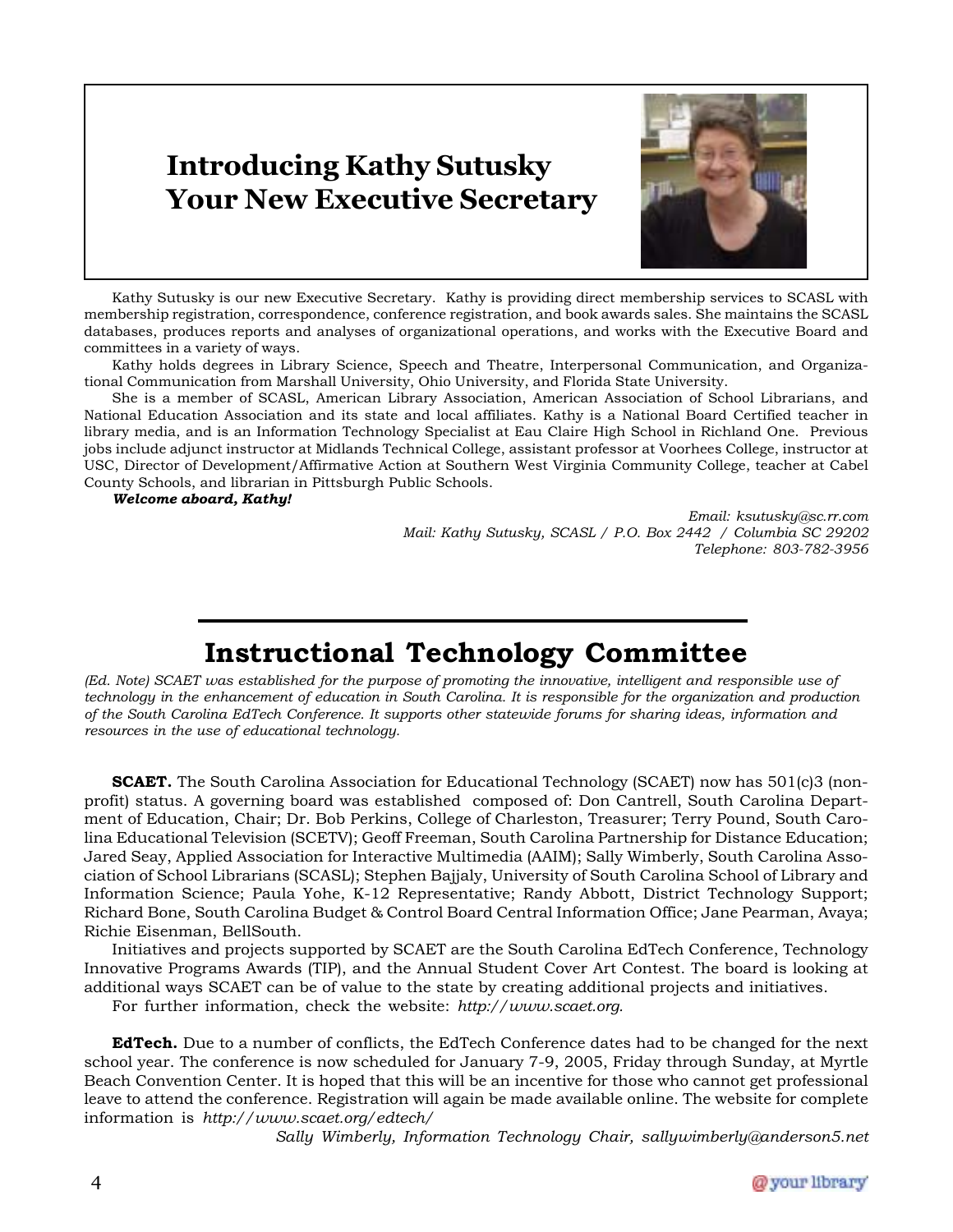

*What gets measured gets done.* How many times have we heard this and yet not felt it really applied to us personally or professionally? The time has arrived when we need to re-think that opinion. We must begin building the case that demonstrates the direct positive impact that school libraries make on student achievement. Here's a list of suggestions for demonstrating your instructional role and importance in your school and district:

- Conduct site-based action research to show how your instructional involvement improved student learning.
- Attend SCASL conference in March including pre-conference sessions. My concurrent session will be devoted to establishing and working with a library media center advisory committee.
- Read and use the SDE publication, *Achieving Exemplary School Libraries: LMC Evaluation Rubrics.*
- Begin collecting data now so that you'll be prepared to complete the 2003-2004 LMS Annual Survey.
- Be intentional about your personal professional reading, placing particular emphasis on conducting action research.
- Establish or expand your partnership with your principal and your classroom teachers to emphasize your instructional importance in the total instructional program of your school.

Don't wait for someone else to do it for you. It's wonderful that we can quote national research findings that document the instructional importance of school libraries. But (and it's a big "but," folks!) we need South Carolina data and much of it should come from you.

The standard directly related to school libraries on the External Review Instrument says: "The library media center program contributes to improving school and student performance." One of the indicators reads: "The media center professional staff provides formal feedback to the school leadership on student performance. " This is where your action research comes into play and where you can document your role in student learning. So where do you stand and how do you demonstrate your instructional role and the importance of your school library to student learning and achievement? Your answer could well be the determining factor in the continuing existence of school library media specialists!

> **Martha Alewine, School Library Media Consultant South Carolina Department of Education**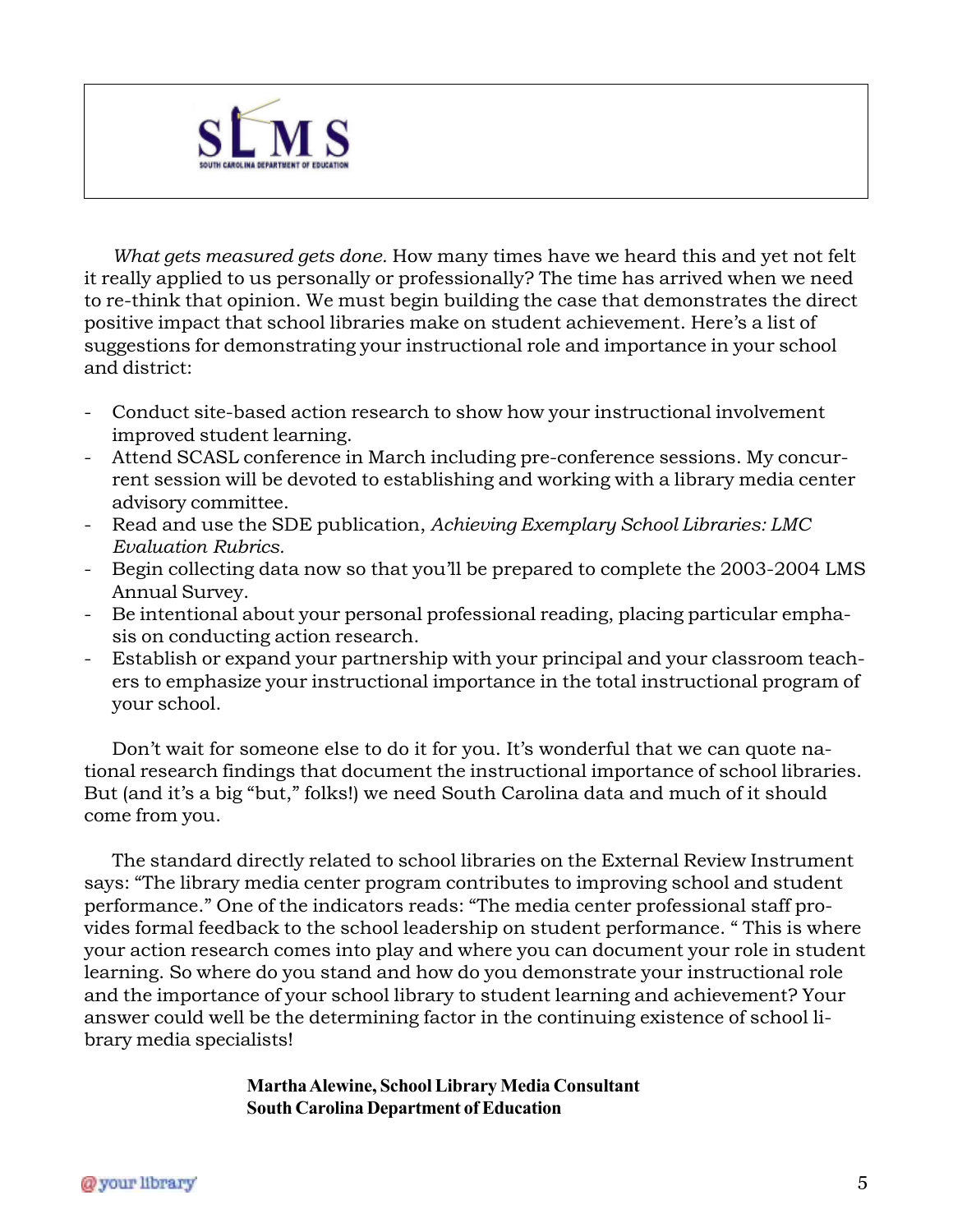## **Winner of the 2002-2003 Margaret Ehrhardt Student Service Award**

On behalf of the SCASL, Tambra Pingle, SCASL Awards Committee Chair, awarded Carolina Forest High School graduate Christina M. Morgan the 2002-2003 Margaret Ehrhardt Student Service Award. *(Ed. note: This is now the Margaret Ehrhardt Student Scholarship. See opposite page.)*

Nominated by Ron Cowan and Nancy Nelson of Carolina Forest High School, Christina's activities included serving as vice president and photographer of the Library Media Club and being named to the Governor's Reading Honor Roll as well as the Carolina Forest Reading Hall of Fame for reading all 20 of the South Carolina Young Adult Book Award nominees. "Christina exemplified the volunteer spirit and service of the Margaret Ehrhardt Award and was a great promoter of the arts and literature at Carolina Forest," commented Nelson.



In her application essay Christina stated, "In elementary school, the librarian opened the world up to me by reading aloud from a chapter book. Up until then I did not enjoy reading because I am dyslexic and it proved to be a difficult task. All it took was that single day and I began to read more knowing there were worlds hidden away within those pages. The library also provided and checked out instructional packets and kits to my mom so that she could assist me. I battled my learning disability and I succeeded. Being an active member of the Library Media Club has helped me take on more responsibilities. It has allowed me to come out of my shell and it helped build my confidence up. With this new found confidence I began working with other clubs and honor societies. Yet, none of this would be possible for me today if the librarians had never taken the time to assist me."

Christina was president of the National Art Honor Society, served as a math tutor for Mu Alpha Theta, and was a member of the National Science Honor Society. She competed on the soccer team and the swim team; participated in the Key Club, Fellowship of Christian Athletes, and Young Writer's Conference; and served as a Panther Buddy. Her honors include Carolina Forest High School Student of the Month, Junior Marshall, ACT and SAT Wall of Fame, and the summer Governor's School for Arts and Humanities Academy. She won first place in 3-D category at both the Fourth Annual and the Third Annual Horry/Georgetown Juried Art Show. She also sold art work at the Art Garage, a professional gallery in Columbia, South Carolina. Christina is a member of the Bayboro Saddle Club and has competed in the Sandlapper Horseshow Association show circuit. She is presently attending Midway University in Kentucky.

## **SCHSLMA and the Margaret Ehrhardt Student Service Award**

SCHSLMA became inactive last year due to decreased participation across the state. Changes in high school scheduling, as well as other areas, made the establishment and maintenance of library media clubs very difficult. It was through these clubs that the Margaret Ehrhardt Student Service Award, which included a \$500 monetary reward, was given.

SCASL is committed to continuing the promotion of library media programs and the participation of interested students. To that end, SCASL will continue with the Margaret Ehrhardt Student Service Award, renaming it the Margaret Ehrhardt Student Scholarship Award. All SCHSLMA funds from previous years are being held separately in certificates of deposit and will only be drawn upon for the scholarship awards. See the next page for details.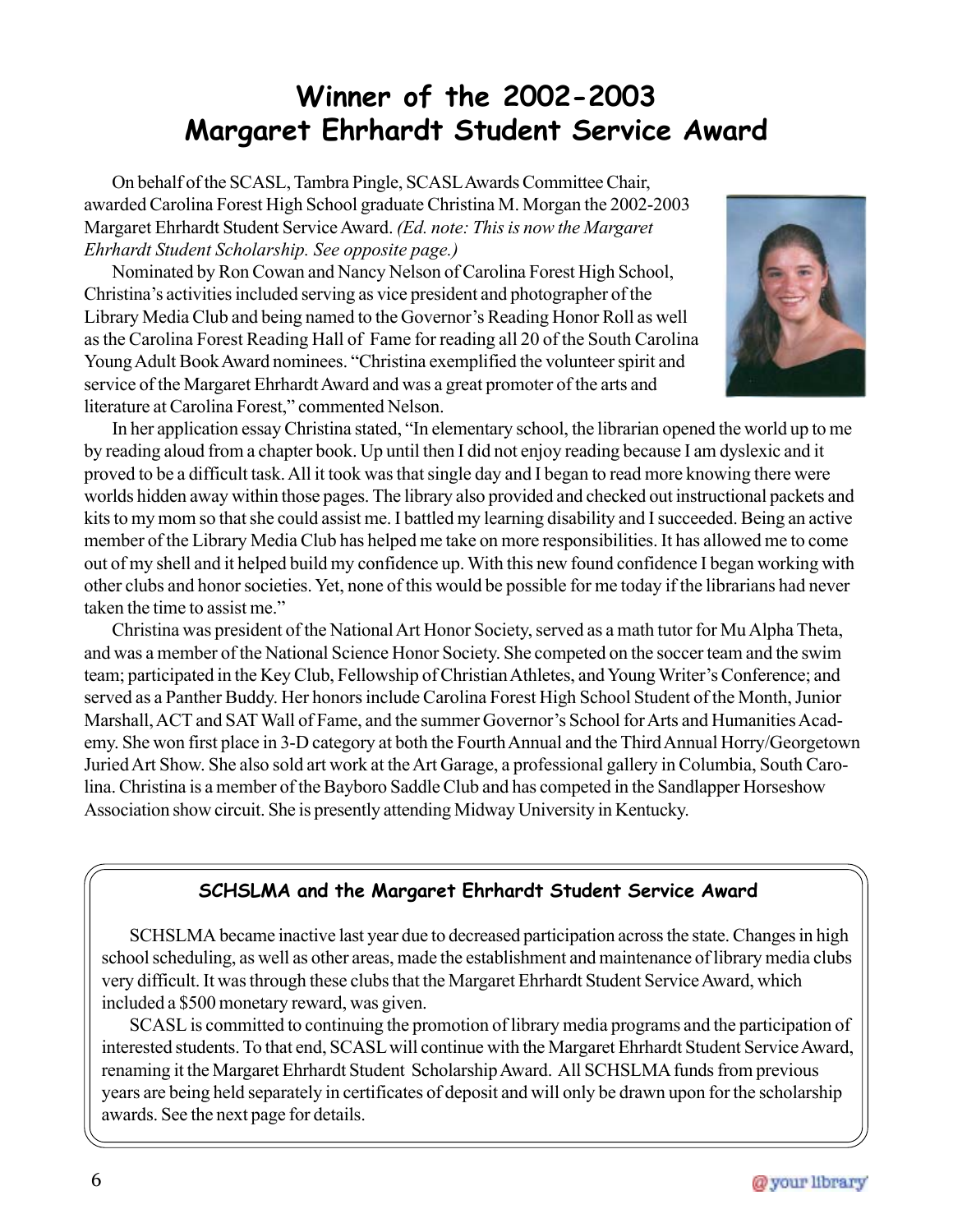## **Applications are now open for The Margaret Ehrhardt Student Scholarship**

Tambra Pingle, Awards Committee Chair, *tpingle@richlandone.org*

### **Purpose**

**The Margaret Ehrhardt Student Scholarship honors a high school senior media center student volunteer who has made an outstanding contribution to South Carolina school librarianship, school library media services and/or SCASL.**

### **Criteria**

### **Nominations are made by the student's library media specialist. The nominating library media specialist must be a current member of SCASL.**

The following documents must be completed according to the directions provided below. Label all sections. Do not exceed space limitation indicated. Font size must be no less than 12. Do not use folders or binders.

### **Document One**

The nominating LMS will write a letter of recommendation that describes the duties routinely performed by the student nominee, his/her length of service, and what the student has accomplished to make him or her outstanding. (Not to exceed two pages.)

The following information should be included:

- 1. Name of Nominating Library Media Specialist
- 2. School District
- 3. School Name
- 4. School Address
- 5. Telephone Number

### **Document Two**

The student nominee will write about how he or she feels that libraries have enriched their lives and how being a volunteer in their school library media center has impacted their education and personal growth. (Not to exceed two pages.)

The following information should be included:

- 1. Name of Nominee
- 2. School Name
- 3. Home Address of Nominee
- 4. University or College Student Plans to Attend

### **Completed applications should be mailed to:**

Tambra Pingle, Public Awareness Chair, Burton-Pack Elementary School, 111 Garden Drive, Columbia, SC 29204.

### **Six copies of the documents of application must be received by the awards committee chairperson no later than March 31, 2004.**

Please do not use folders or binders. Applications will not be returned. Email or faxes will not be accepted.

### **The scholarship funds will be sent to the student's institution of choice.**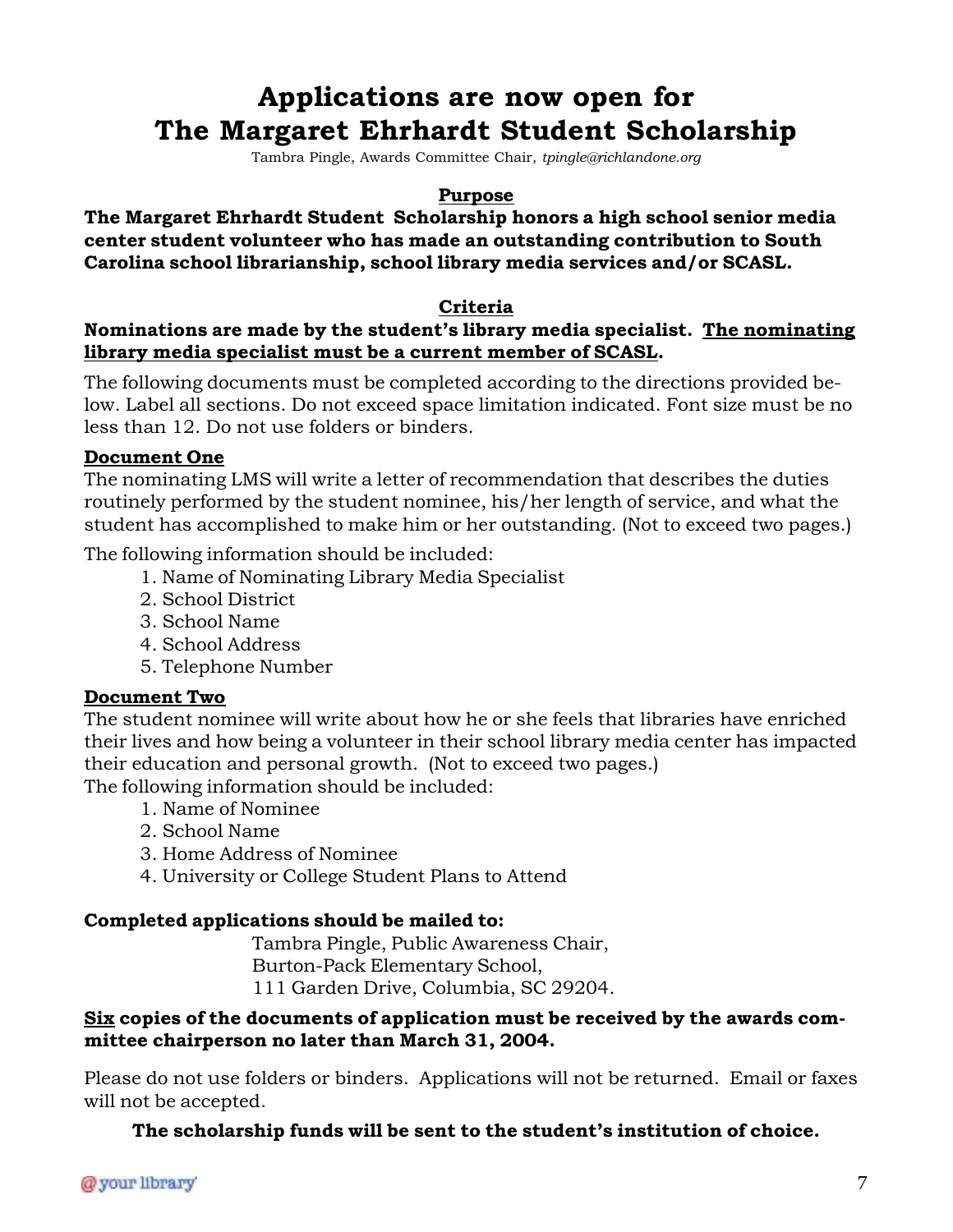## **South Carolina Book Award Nominees 2004 - 2005**



#### **Children's Book Award Nominees**

**The 55,000 Year-Old Puzzle: Solving a Mystery of Ancient Egypt** Claudia Logan **Because of Anya** Margaret Peterson Haddix **A Boy at War: A Novel of Pearl Harbor** Harry Mazer **Dillon Dillon** Kate Banks **The Gold-Threaded Dress** Carolyn Marsden **Halfway to the Sky** Kimberly Brubaker Bradley **Handel, Who Knew What He Liked** Matthew T. Anderson **The House in the Mail** Rosemary Wells **I Smell Like Ham** Betty Hicks **King's Mountain** G. Clifton Wisler **Lumber Camp Library** Natalie Kinsey-Warnock **Mr. Lincoln's Way** Patricia Polacco **A Real American** Richard Easton **Ruby Holler** Sharon Creech **Surviving Hitler: A Boy in the Nazi Death Camps** Andrea Warren **Taking Care of Trouble** Bonnie Graves **To Fly: The Story of the Wright Brothers** Wendie C. Old **Uncle Daddy** Ralph J. Fletcher **A Week in the Woods** Andrew Clements **When Marian Sang: The True Recital of Marian Anderson, the Voice of a Century** Pam Munoz Ryan



#### **Junior Book Award Nominees**

**Goddess of Yesterday** Caroline B. Cooney **Heir Apparent** Vivian Vande Velde **Hippolyta and the Curse of the Amazons** Jane Yolen & Richard J. Harris **The Hunting of the Last Dragon** Sherryl Jordan **Just Jane** William Lavender **Kindling: The Fire-Us** Jennifer Armstrong & Nancy Butler **Once Upon a Marigold** Jean Ferris **Pictures of Hollis Woods** Patricia Reilly Giff **Red Midnight** Ben Mikaelsen **The Rope Trick** Lloyd Alexander **Rowan of Rin** Emily Rodda **Ruby Holler** Sharon Creech **Stand Tall** Joan Bauer **Storm Warriors** Elisa Carbone **Stormbreaker** Anthony Horowitz **Surviving the Applewhites** Stephanie S. Tolan **Swimming Upstream** Kristine O'Connell George **The Thief Lord** Cornelia Funke **Things Not Seen** Andrew Clements **Wild Man Island** Will Hobbs



**Young Adult Book Award Nominees**

**All-American Girl** Meg Cabot **Ashes of Roses** Mary Jane Auch **Before We Were Free** Julia Alvarez **Book of Fred** Abby Bardi **Breaking Through** Jimenez Francisco **Bronx Masquerade** Nikki Grimes **Dunk** David Lubar **The Gospel According to Larry** Janet Tashjian **Home of the Braves** David Klass **The Lovely Bones** Alice Sebold **The Night I Disappeared** Julie Reece Deaver **Out of the Fire** Deborah Froese **The Pact** Drs. Sampson David, George Jenkins & Rameck Hunt **Shattering Glass** Gail Giles **Soldier Boys** Dean Hughes **Son of the Mob** Gordon Korman **Stoner and Spaz** Ronald Koertge **Things Not Seen** Andrew Clements **This Lullaby** Sarah Dessen **What Happened to Lanie Garver** Carol-Plum Ucci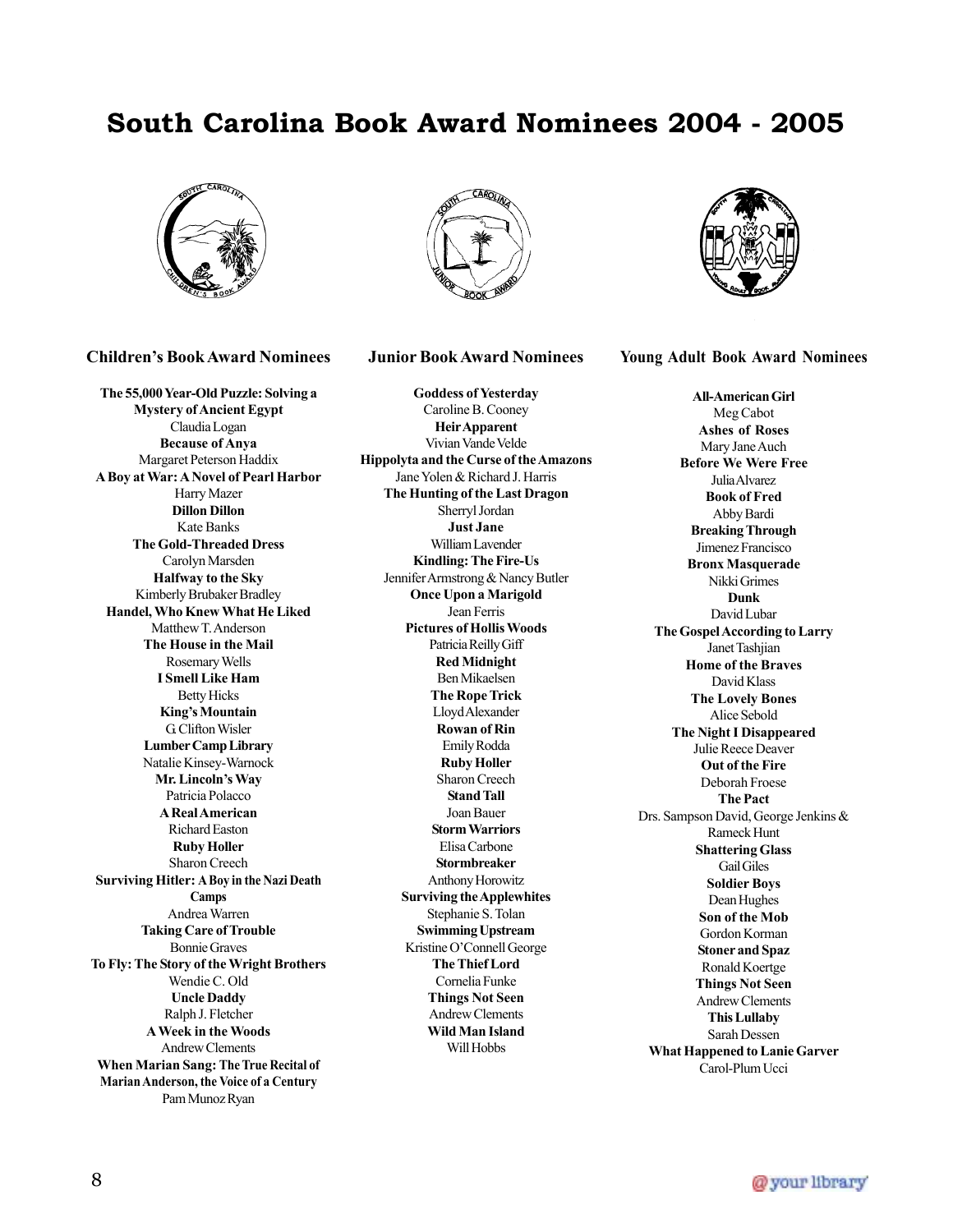## **Book Award News**

#### **Patty Tucker, Book Awards Chair,** *ptucker@lexington1.net*

### **Votes are due March 12, 2004**!

- You may send your tallies either by email or by regular mail. **Envelopes must be postmarked March 12, 2004 or earlier**. Late votes will not be accepted.
- **Email votes must be received by midnight on March 12, 2004**. Late email votes will not be accepted.
- Tally sheets are located on the SCASL website *www.scasl.net* under **Book Awards**. Please send your votes to:

### **Children's Book Award:**

Susannah Hogan, 30 North Avondale Dr., Greenville, SC 29609. Email: *shogan35@aol.com*

### **Junior Book Award:**

Samantha McManus, John Ford Middle School, 304 Agnes St., PO Box 287, St. Matthews, SC 29135. Email: *smcmanus215@earthlink.net.*

### **Young Adult Book Award:**

Sue Ann Spears, Midland Valley High School, 227 Mustang Dr., Graniteville, SC 29829. *Email: saspears@aiken.k12.sc.us*

## *Book Award Banners*

### **Banners are due March 12, 2004!**

**Banners must be postmarked by March 12, 2004. If you choose to hand deliver your banner to Suzanne Washick, it must be delivered by 3:00 PM on March 12, 2004. Late banners will not be accepted.**

The banner is to represent a Children's Book Award Nominee, Junior Book Award Nominee, or a Young Adult Book Award Nominee. It must measure 2'6" by 6', to be hung vertically. It must be made from cloth and have a 2" pocket on the top for the insertion of a dowel rod and three (3) "buttonholes" through this pocket for alternative hanging measures. The banner must have the author and title on the front. To identify the banner, place a 3"x5" card on the back with the name of the designer (individual or group), the class, school, and name of the sponsoring media specialist(s). The banner will be judged on the authenticity of the art as it relates to the book as well as on the artistic quality of the banner. All artwork must be the original work of the child or children involved and must be the work of the students and not an adult. Certificates of participation will be awarded to every participating school as well as a prize of \$25.00 to the first place winner in each of these categories. Send completed banners to:

**Suzanne Washick, Media Specialist, Stone Academy, 115 Randall Street, Greenville, SC 29609**

*Banners must be picked up at the conference; they will not be mailed.*

## *Book Award Committees*

**Many of you have expressed an interest in serving on a book award committee. All of the media specialist positions on the committees have been filled; however, we are still looking for teachers and administrators to serve on the committees. If you know of a good candidate, please email me at** *ptucker@lexington1.net* **.**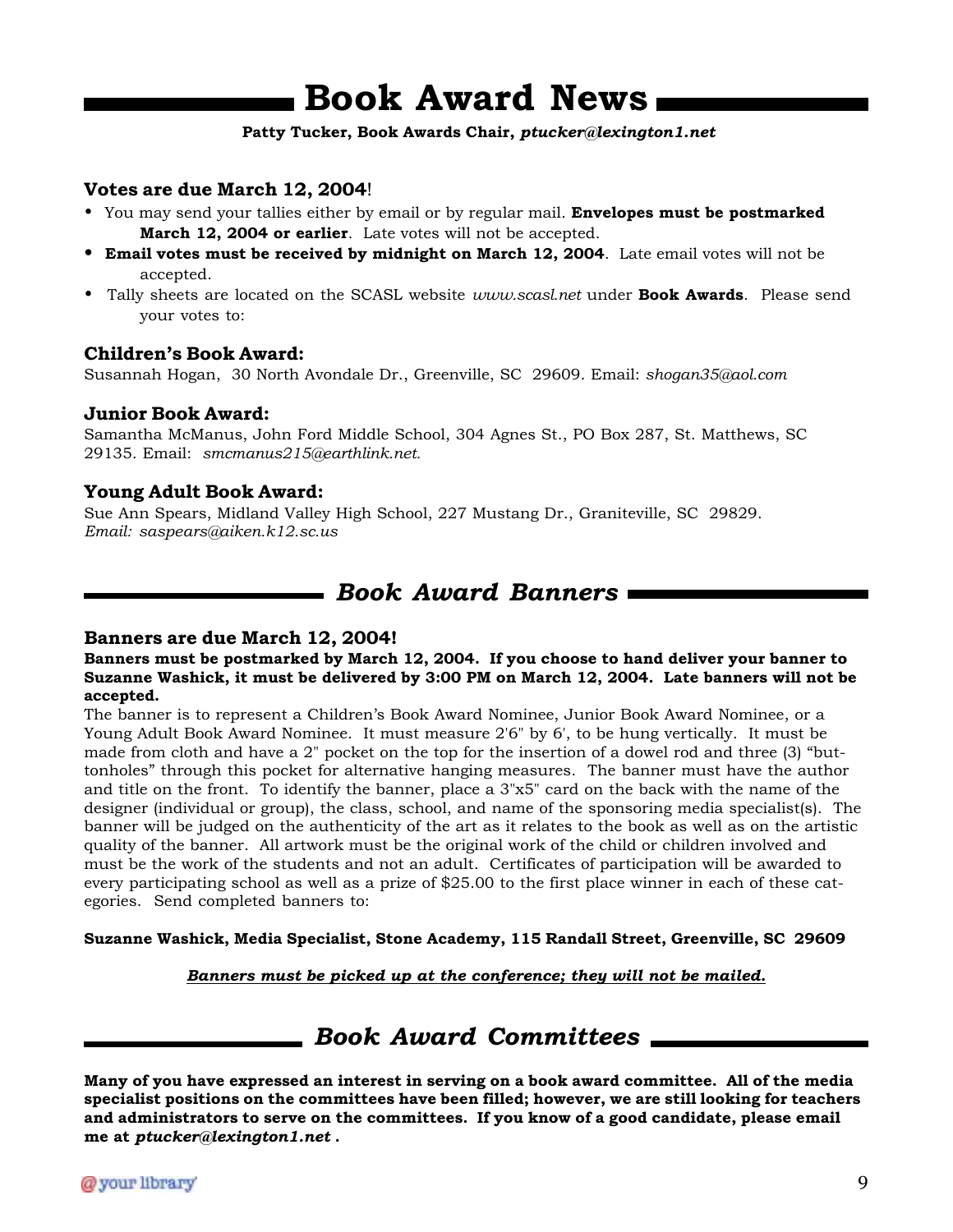## **10th Annual Young Writers and Illustrators Contest**

**ETV** is teaming up with the Emmy Award-winning series **Reading Rainbow** to promote children's love of literature and appetite for learning. Hosted by actor LeVar Burton, **Reading Rainbow** introduces young children to the joys of reading and the fun of learning.

To support this program and encourage children's creative expression, **Reading Rainbow** and **ETV** are presenting the **10th Annual Young Writers and Illustrators Contest**, a nationwide contest encouraging children, kindergarten through third grade, to write and illustrate their own story. This contest has proven tremendously successful—nationally last year, 43,000 youngsters entered original stories and South Carolina's Noëlle T. from Summerville was a national Grand Prize winner!

To make this contest a major success, we invite you to join in the fun. ETV will support the contest with broadcast promotional announcements, and you can broaden the reach of the contest by displaying fliers and entry forms in your library. You might also consider organizing an after-school or Saturday morning workshop for interested students and their parents. But don't wait—the deadline is **March 31, 2004**.

Every child will be recognized for their participation with a Certificate of Achievement signed by LeVar! We hope you will join us in bringing the love of reading and the joy of selfexpression to children in your community.

The official rules and this year's entry form can be accessed at www.scetv.org/readytolearn/ rrcontest, and more stories can be viewed or listened to on the Reading Rainbow website: www.pbskids.org/readingrainbow. Please contact me if you have any further questions.

Thank you for the great work you do in encouraging children and literacy. Spread the word!

Lydia Freeman, ETV Ready to Learn Coordinator lfreeman@scetv.org



*Padgett S. Lewis, Public Relations Manager, Richland County Public Library*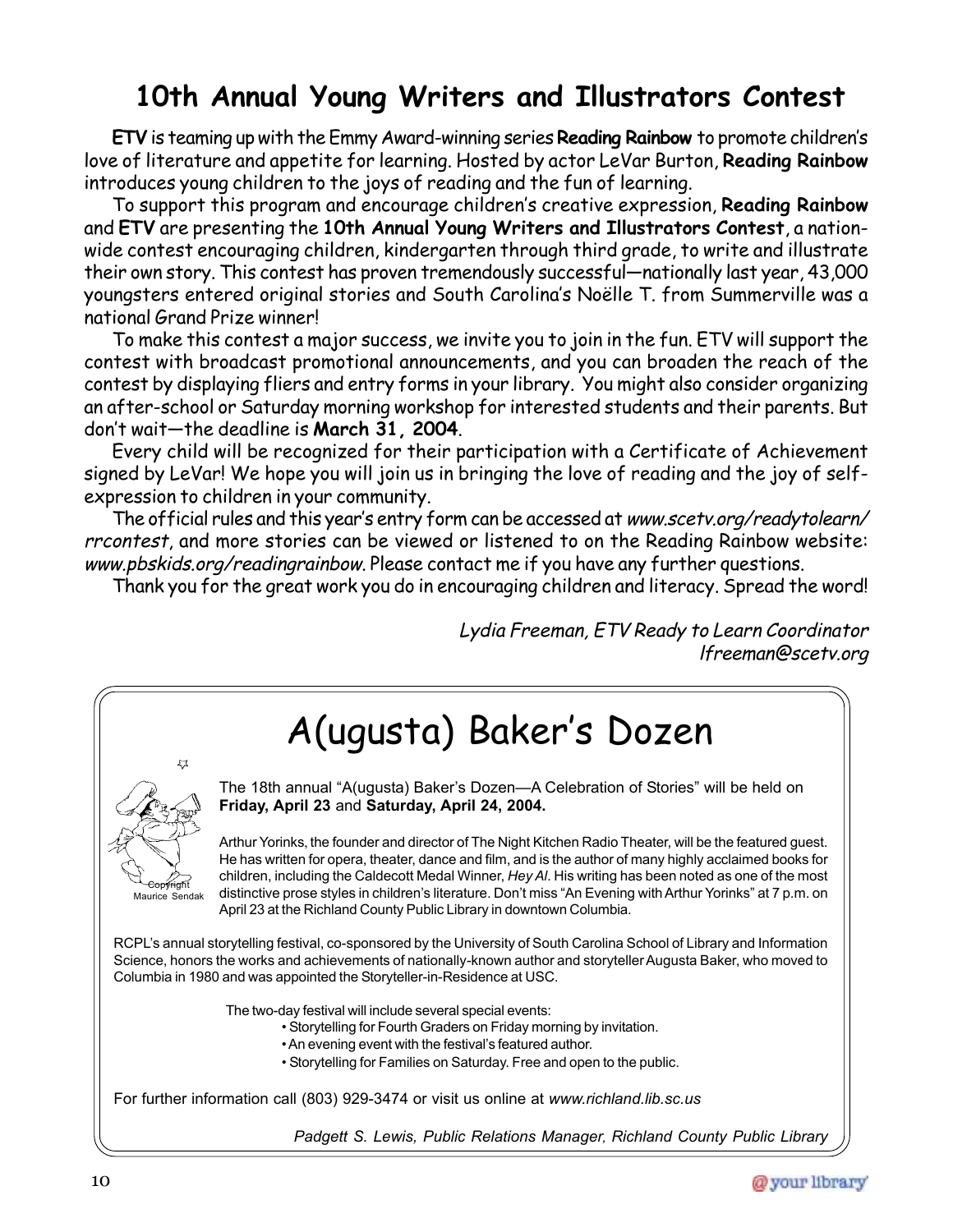# **Meet the Candidates**



### **Vice-President/President-Elect - Lawren Hammond**

Lawren has been a media specialist in South Carolina for 26 years, but began her library career as a high school library student assistant. She is a graduate of Georgia Southwestern College and received her MLS from the University of South Carolina.

She has been actively involved in SCASL since 1978 and has served as chair of the Awards Committee twice, on the Young Adult Book Award Committee twice, on the SCASL Elections Committee and served on the SCETV Media Specialists' Advisory Committee. She is a member of ALA/ AASL and the Palmetto State Teachers Association.

She has been the supervising media specialist for several USC-SLIS interns and especially enjoys sharing her love of our profession with new media specialists and brainstorming with other professionals for ideas on how to better serve our students and teachers.

She was a founding member of the Aiken County Media Educators, the district's school librarians association, serving as the first ACME Chair from 1985-89, and again in 2002.

Lawren was chosen by the Paul Knox Middle School faculty as their Teacher of the Year and was the 4th SCASL Media Specialist of the Year.

She now works at North Augusta High School as media specialist, also serving as the school webmaster, and is a National Board candidate.



### **Secretary - Kitt Lisenby**

Cynthia (Kitt) Lisenby is currently in her fourth year as media specialist at Cheraw Intermediate School, Chesterfield County School District. Kitt received her MLIS degree from the University of South Carolina in December 2001 and also has a Master's degree in elementary education from USC. She taught 7th and 8th grade Language Arts and English 1 Honors for 20 years before becoming a media specialist. During her years as a classroom teacher, Kitt's many recognitions included being honored as the Chesterfield Middle School Teacher of the Year, Chesterfield County Reading Teacher of the Year, and a STAR Educator. She has been the *Media Center Messenger* contact person for her district and has assisted with EdTech and SCASL registrations. She is currently serving on the South Carolina Children's Book Award Committee as well as serving as the Secretary of SCASL.



### **Treasurer - Steve Reed**

Steven was born in Thermopolis, Wyoming. He attended elementary school in California and North Carolina, junior high in North Carolina, and high school in North Carolina and South Carolina graduating from Columbia High School. He attended the University of South Carolina where he received a BA in political science, MEd in Educational Administration, and MLIS (2002). He has nineteen years of experience in education and nine years experience selling educational computer software to South Carolina schools. His school experience includes teaching high school social studies, and being a school and district level administrator. He is currently serving as library media specialist at Denmark-Olar High School. Steven has been on the executive board of SCASL for two years, serving as chairperson of the Constitution and Bylaws Committee.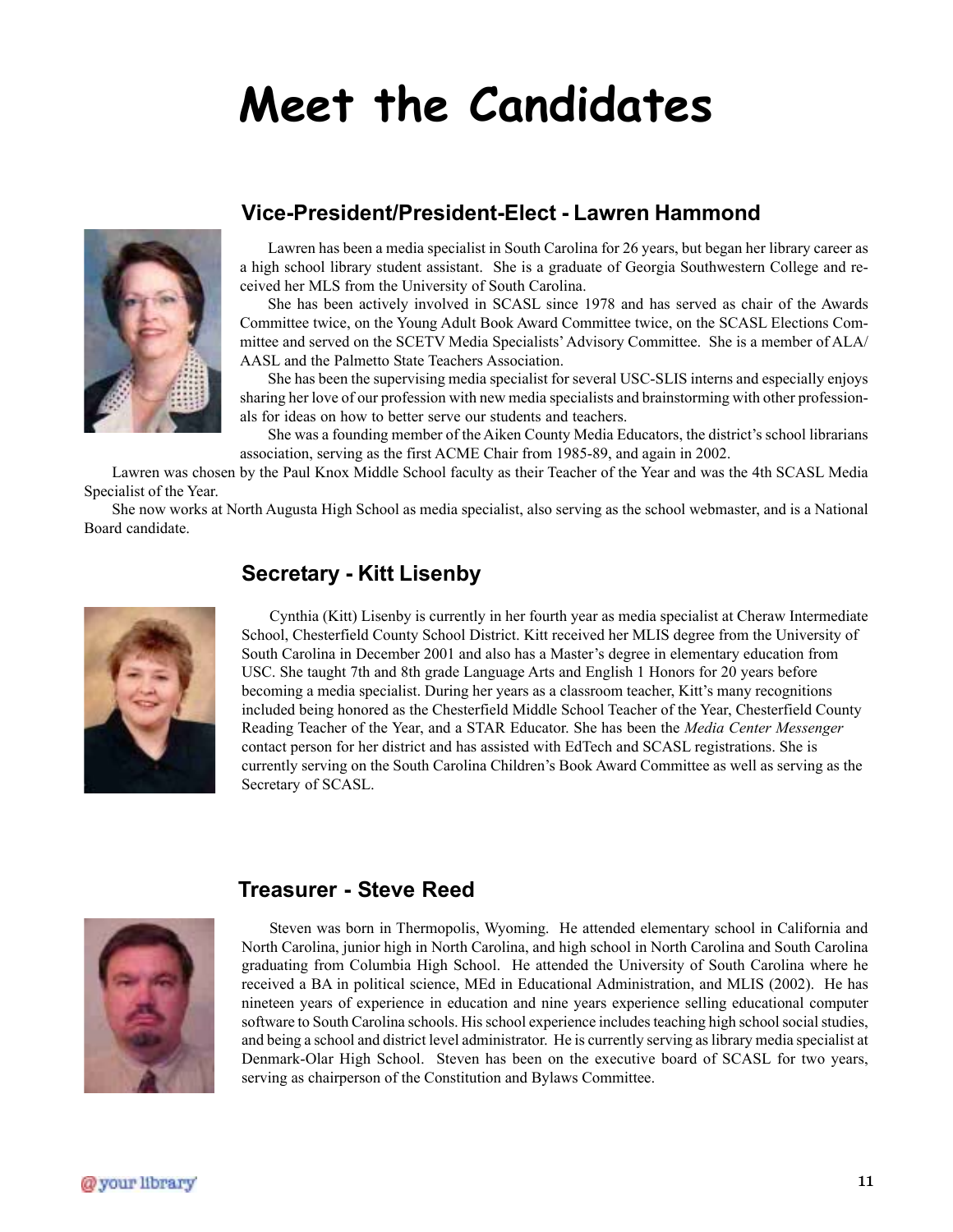## **Great Media Specialists Make Library Media Programs Successful**

Donna Moyer, Stratford High School, Goose Creek, *demoyer1@excite.com*

hat makes a great media program? Is it a great faculty? Is it a motivated student body? Is it lots of money? Or, is it good leadership? With budgetary woes, report cards, and many other troubles weighing us down, it is often hard to tell if what we are doing on any given day is the best we can do. I've thought about this a great deal, and wondered what other people are doing that makes a difference in the life of a child? For instance, do other media specialists have trouble recruiting teachers? What about collaboration—is it just you and a teacher talking about a book she could integrate into a lesson, or is it more? How do other media specialists get kids to read? What about the difficulties of making the Library Media Program a respected literacy-based research facility instead of a glorified study hall? Do other media specialists ponder these questions? I had to find out, so I asked a few media specialists around the state some questions about their programs and methods, and they had some interesting answers. I hope to highlight a few of those media programs now and in the next edition of the *Media Center Messenger*. I thought it would be interesting to talk with media specialists from varying levels and areas of the state. I started with my own district, Dorchester District Two.

I wondered what was going on at Alston Middle School, because kids who feed into our school from that middle school always talked about things they did in the media center. So, I contacted the media specialist there, Rachel "Gin-g" Edwards. Gin-g often promotes reading by offering motivational rewards. The school's reading program called "Reading Renaissance" focuses on student reading. Language arts teachers set reading goals with students and when they reach their predetermined goal, they might enjoy a basketball game, an ice cream sundae party, or a dunking booth. She also sponsors a Read-In with activities including book charades, storytelling, making and sharing filmstrips and a scavenger hunt. Students love these activities. In fact, one student said, "Mrs. Edwards holds a read-in every year. It's when top readers spend the night (and) it is very cool." Based on the number of books they have read, students might enjoy a "by invitation only" luncheon, or they might participate in an auction. These are great activities that help motivate students to read and to enhance the joy of reading. When it comes to collaborating with teachers, her advice is "to be approachable." As for funding, Gin-g has written many grants and says her PTA is very supportive of the library program. Her budget is only \$5.00 per pupil, but she writes grants and sponsors fundraisers. She also has a super principal, administrative staff, and faculty. She sponsors a storytelling club that is funded by a grant, combines displays and activities that promote literature and learning and considers herself "user friendly." With regard to research, one student claims, "she teaches us about the Dewey Decimal System and how to use an encyclopedia. . .and she shows us how to use the online catalog." Gin-g keeps running lists of requests from both students and teachers. She says, "that is how I know what to order. . .what my patrons need. Our budgets are so limited that it just makes sense to get them what they need." These are all great techniques to master the art of running an effective library media program. When asked what her faculty might say about her program, Gin-g said, "They would say that it is the heartbeat of the school. . .a vital part of the school program."

Next, I turned to Greenville County. I decided<br>to seek out a colleague from the SCASL YABA<br>committee because she is always involved in<br>something at her school. Jennifer Garrett of Mauldin to seek out a colleague from the SCASL YABA committee because she is always involved in Jennifer Garrett of Mauldin Middle School involves her students in the book committee and relates to them on their level. I wanted to know what kind of things she does to make her program work. She and Christy Batson shared some interesting activities they use in their middle school. They sponsor a yearend Mustang Book Award Pizza Party for readers of Junior and Young Adult nominees. When 7th and 8th graders read at least five of the nominees, they can participate. If they read eight books they receive a free book from the book fair. Jen says many of these students go on to read other books in a series and keep reading even when the competition stops. Both media specialists go into classrooms and read books aloud to students. Jen is reading *Flipped* to a 7th grade class now. In their program they collect and circulate lots of graphic novels. Jen says, "graphic novels are HUGE" with their students and they have drawn many new students into the library who might not have come in before. She opens computers for games before and after school and admits it helps build relationships with students. This enables both media specialists to help students with academic research or book recommendations because students feel comfortable in the media center. Students are so at ease that one reports, "I love the open and welcome feeling in the library to just go up and read or chat with the librarians." Jen boasts a circulation increase of 25% and claims the increase is a result of the graphic novels and incentives. One effort at collaboration with an art teacher three years ago has turned into a grand event at the school. In fact, all 8th grade language arts classes now participate. It starts with biographical research on famous artists, and concludes with graphic organizers, drama, and a little art work. Parents are invited to view the "art" gallery the students have created, snack a little on hors d'oeuvres, and the kids get to gloat on their success. This has become such a success for the media program that students in the 6th and 7th grade look forward to getting to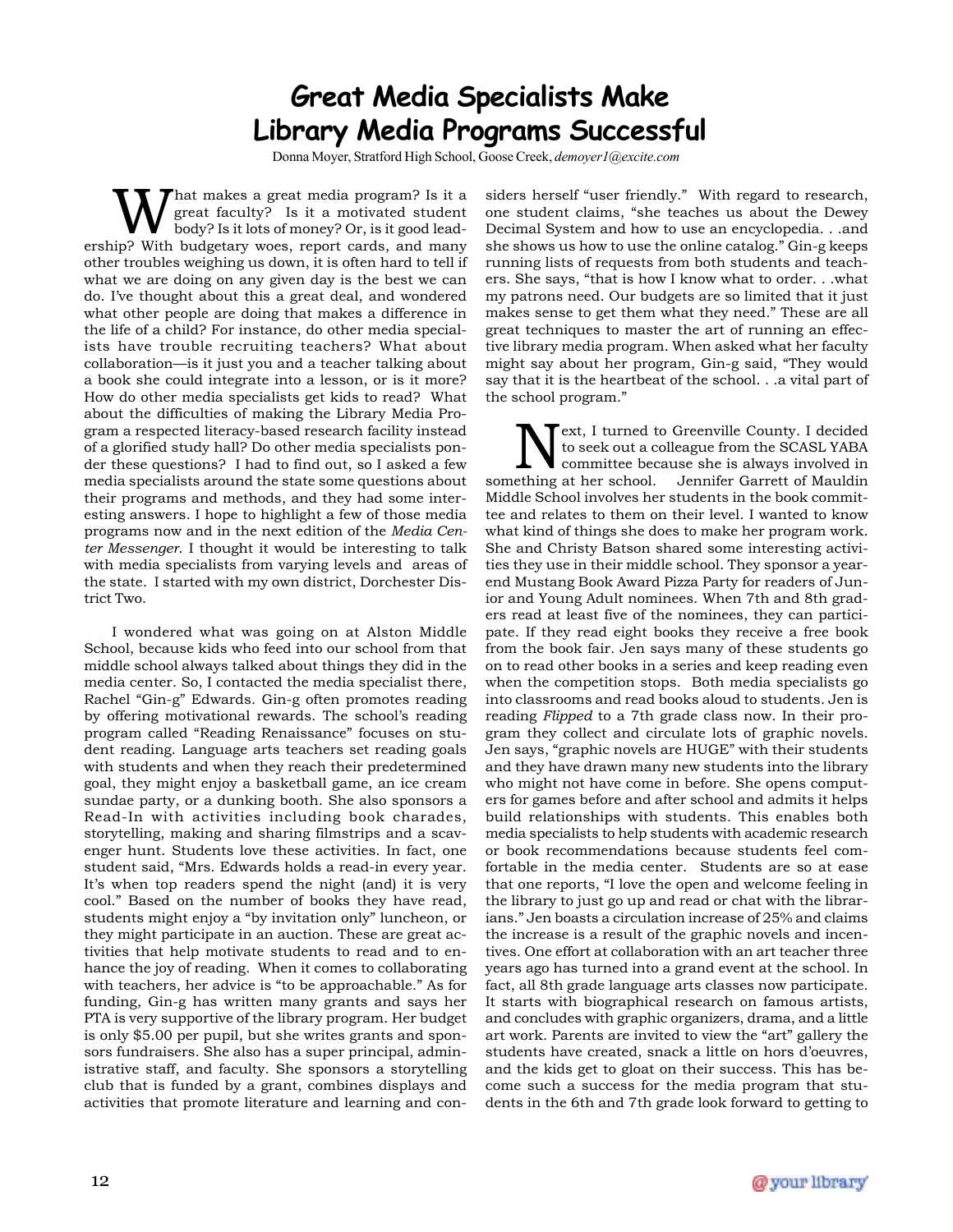do the project. District funding is only \$9,000 annually, but the principal usually provides the media center with Title V funding that is around \$4,000. They must have great support to have two media specialists in a middle school. Although they have 1,260 students, it isn't often that a middle school program will support two professionals and a full time assistant. Jen and Christy have three book fairs a year and sponsor a faculty-student basketball game for extra funding. During Teen Read Week they host "Name the Author/Book" contests, make book displays, give away candy displays when students guess the number of pieces, and create a pleasant, teen environment for the kids. One student claims, "She makes reading fun; she gives us rewards for reading with pizza parties and books from the book fair." Lava lamps, magic 8 balls, and movie posters set a contemporary mood for the students, too. In other events, book fairs help fund a Poetry Alive event for 7th graders. Actors perform or act out poems for students in conjunction with the poetry unit they study. Both Jen and Christy participate in professional associations as well. I think it is important to be a part of something separate from your media center to enhance your knowledge and give you an opportunity to share with others. Jen has been an active member in the YABA nominee committee for three years and also participates in ALA, and the Greenville County Media Specialists Association. Jen asks students to help in the selection process, too. Students can leaf through copies of VOYA or check out books on Amazon.com. If the reviews are good and they meet the selection criteria, students who ask for them get "first dibs" on them when they come in. Indeed, children love to take part in selecting books. In fact, one in particular says that he makes suggestions all the time. "I am a book freak and frequently request fantasy books, and they almost always appear on the shelf afterward." Jen and Christy compile an e-newsletter for parents and students through yahoo groups. This helps keep the communication open with parents. When selection is questioned or parents disagree with the policy, titles sometimes are challenged. Jen says that by maintaining an open dialogue . . .most challenges end with her.

Two schools, three media specialists, separated<br>by a few hundred miles, but not really so dif-<br>ferent. Good strong media specialists make by a few hundred miles, but not really so difgood strong media programs. Great ideas help too. But, I still wanted more information about elementary schools. So, I contacted a couple of media specialists in Berkeley County.

Karen Cookson at Marrington Elementary School says she displays books based on movies, author's birthdays, and holidays. She also creates Marrington "READ" posters, fashioned after those of the ALA, of her faculty for the kids to enjoy. She places the READ posters on a shelf near where the title featured would be found. She tries to feature a book review or a special library event on

every school TV news program, in the school newsletter, and on brochures she sends home with report cards. Not only does she read to her students daily, but also they often make puppets to go along with the story. I thought this idea was so cute, but you should keep in mind that I'm a high school media specialist, and we don't often get the chance to make puppets with our students—although some kids would love the opportunity. Anyway, Karen collaborates with her teachers using the Big6 Strategies, and finds that giving individual attention and help can often make a difference in the relationships formed between a teacher and a media specialist. In relation to the budget, she says she gets to spend \$5,000 a year on books, but also has been given up to \$6,000 in Title I money. She says she has a good relationship with the Title I facilitator and has purchased materials that support math, reading, and science, plus she keeps a wish list ready when money becomes available. She admits, "It's very important to have a global view; I always make sure that the purchase will benefit the whole school." One particular activity I found interesting was the February "Read-in", where students and teachers gather in the hallway before school starts to celebrate Black History Month. Armed with books about black authors and illustrators, children and adults read in a "read-in chain" for about five minutes. What a great way to start the day. Karen says her faculty, "know(s) that I am a teacher first and foremost. . ."

At Westview Primary school, things are going<br>well too. Just in its second year, Westview<br>houses 830 students ranging from four-year-<br>through third grade. With limited funding a marg well too. Just in its second year, Westview houses 830 students ranging from four-yearolds through third grade. With limited funding, a mere \$6,500 for all of 2003-2004, Erika Elder is still able to take requests from students for books, form a library advisory committee, and maintain a good selection of reading books. She believes her faculty is "grateful for (her ability to) incorporate many standards into the lessons" used in the media center, and that "students know they are number one when they visit the library." In fact, when asked, second graders at her school said Erika, "helps us find books and teaches us about the computer. She shows us that reading is fun." Students also report their favorite activities include a read-a-thon and book swap held during Children's Book Week in November.

All in all, I found that in many libraries kids are reading and loving it, teachers are working with media specialists to promote reading, literacy, and information skills, and even with lean budgets media specialists can make really great media programs. So, even with all the strains and stresses involved in running an effective library media program, many are doing just that. But wait! There's more to come. . .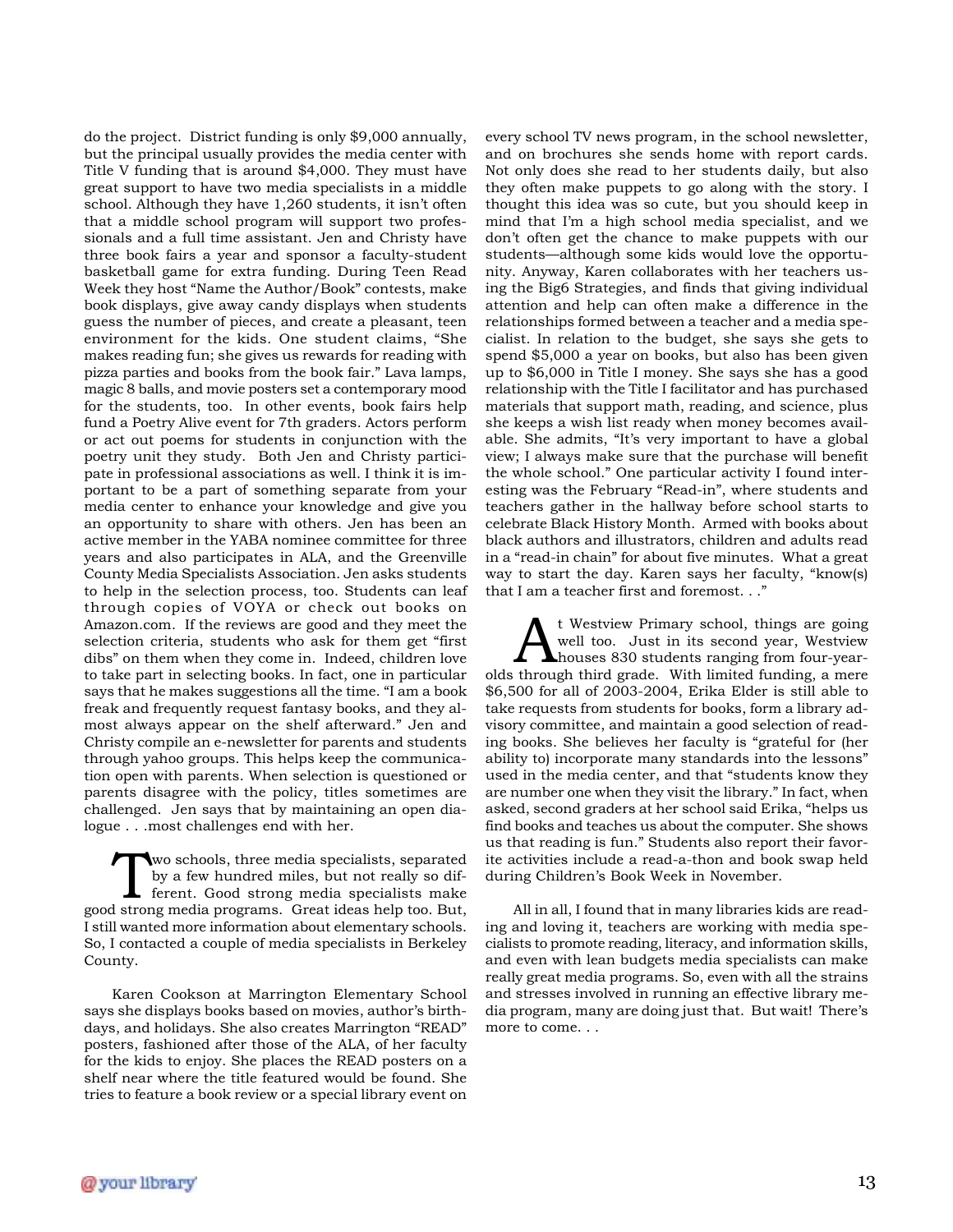## **Professional Title Book Reviews**

Valerie Byrd, Dutch Fork Elementary School, *vbyrd@lex5.k12.sc.us*

*You know what's funny? I could have used each one of the books below much earlier, (like last summer) to help me plan for what I am doing this year in my school library media program. I have started a book club for 5th graders (see The Kids' Book Club), I am coordinating a schoolwide reading incentive (see School Wide Book Events), and I am ALWAYS trying to find ways to show that I am instrumental to student achievement (see Student Success and Library Media Programs). I wish I had had these books to start the year off with…they all help to make planning and accomplishing things much easier. Enjoy!*

The Kids' Book Club: Lively Reading and Activities for Grades 1-3 by Desiree Webber and Sandy Shropshire; illustrated by Sandy Shropshire. Englewood, Colorado: Libraries Unlimited, 2001 (*http://www.lu.com/*)

This book explains how to plan and conduct a successful book club, giving suggestions on what to do for the first meeting, how to obtain copies of the book, and other important information. The title states that the activities included in the book are geared to grades 1-3. However, I feel that they can be "molded" to suit your needs. Each chapter in the book is dedicated to a particular title: *Digging up Dinosaurs* by Aliki, *Commander Toad and the Space Pirates* by Jane Yolen, and *The Tortoise and the Hare* by Janet Stevens are only a few of the books included. Each chapter goes through a book club session step by step with an introduction to the book, an introduction to the author and/or illustrator, discussion questions, activities, a craft idea, snacks, other titles related to that book club title, and how to contact the publisher. There are also templates for nametags and ideas for story stretchers. This is a helpful book even if you do not plan to read the titles listed…the templates and ideas for use can be applied to other books and the information on how to conduct a book club meeting are very informative. There is also a subject index that can help you find activities that suit titles you are already reading with your students.

School Wide Book Events: How to Make Them Happen by Virginia Lawrence Ray. Westport, Connecticut: Libraries Unlimited, 2003 (*http://www.lu.com/*)

This book gives you ideas on how to promote reading through schoolwide programs. Guess what? There is no mention of AR, Reading Counts, etc. Just simple, easy to do schoolwide themes and suggestions. Ray gives you the basics to start with: talk with your administrators; understand that your schedule needs to be such where you can carry out a schoolwide program, and to remember the point: make reading fun. This book is divided by theme: weather, mystery books, and travel are all schoolwide themes that are included. Each chapter includes a purpose, materials needed, student contribution ideas, a timeline of what to do for the event, and a book event activity. There is also a suggested bibliography of books related to each theme at the end of every chapter. Just as with The Kids' Book Club, you don't **have** to use the books or themes that Ray suggests—the book will act as a springboard to ideas and activities you already have or do.

Student Success and Library Media Programs: A Systems Approach to Research and Best Practice by Lesley S.J. Farmer. Westport, Connecticut: Libraries Unlimited, 2003 (*http://www.lu.com/*)

This is not the "breeziest" professional book I have ever read. In fact, it reads much like a textbook, but a VERY important textbook. This book is full of useful, important information that we can all use to defend our programs (and ourselves!). Farmer helps you figure out how to conduct your own research to prove that you are making a difference in student achievement at your school. The bibliographies at the end of each chapter are amazingly helpful: each giving websites, library media research, and professional journal articles to go to for information on library media programs and on research that has already been done in the field. This is a great book to read along with ALA's *Information Power*. It is a wonderful resource to have in your professional collection.

*Next time, professional resources on the Internet! Happy Reading!*

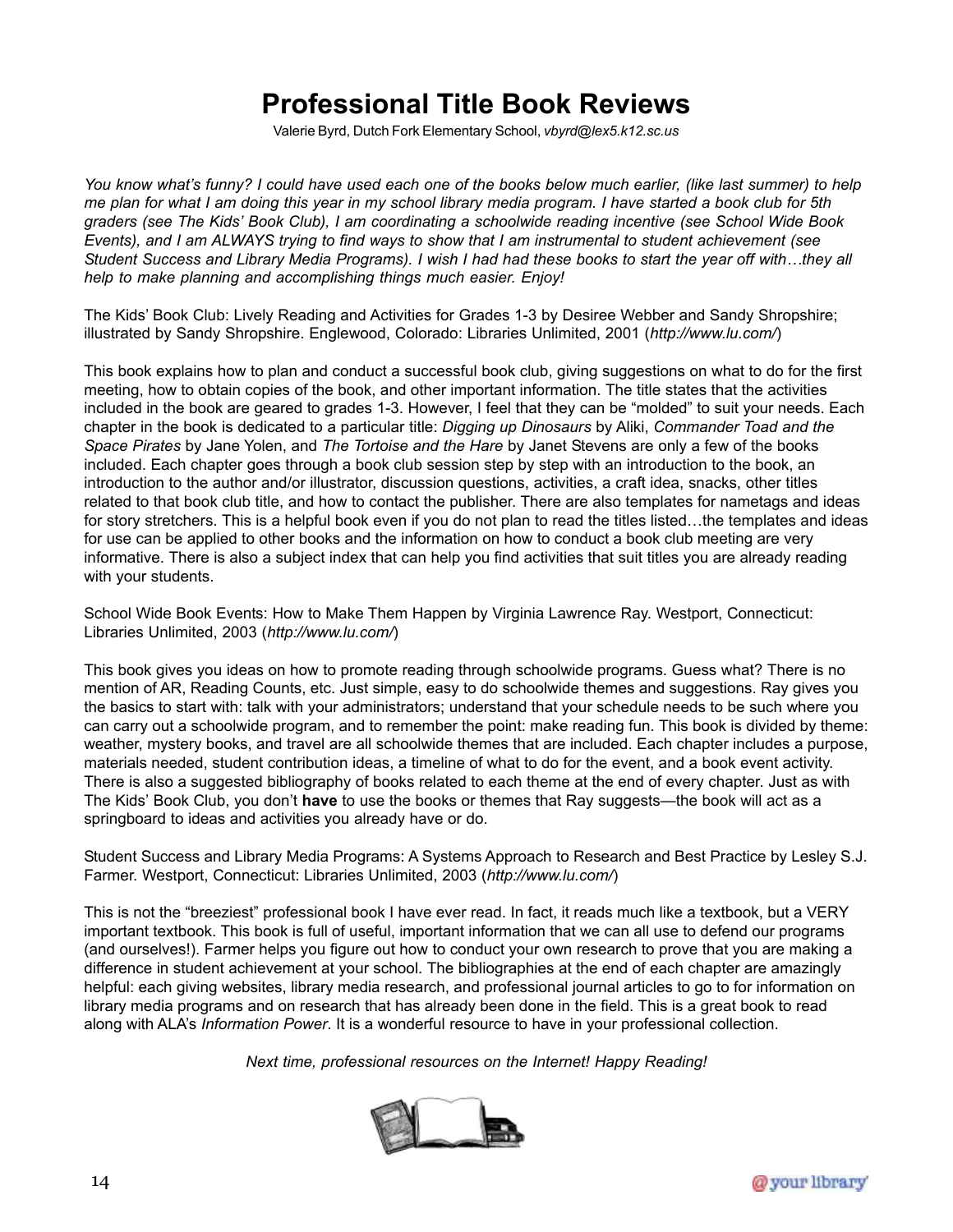## **School News Once Weekly - Extra! Extra! View All About It!**

Lynn B. Scott, Nelson Elementary, Columbia; *lscott@lbne.richland2.org*

Like many other media specialists across the state, I, along with another partner, sponsor and produce the school news show. We have found over the years that hosting a show every day is not as informative or productive as airing once weekly. Because we have a week between shows, students have time to conduct interviews, film classrooms in action, videotape school-wide events, research historical events and gather weather information. Quality instead of quantity is the outcome.

The "WLBN Live From the Hive!" shows are broadcast on Tuesday mornings from a tiny newsroom. The room is a former health room measuring approximately 150 square feet and, to further complicate things, we share the room with a school psychologist and our school resource officer. There is also a teacher restroom reached by entering this area! Needless to say, we work in an extremely small space. The actual broadcasting area is the narrow entrance hallway into the office. During the show, we place our news desk against the entry door, hang a sign outside to discourage entrance and lock the door. Our camera angle is down the hallway toward the entrance door. Talk about tunnel vision. This is the literal interpretation!

Our 5th grade student news team was selected via tryouts in the fall. Each Monday we meet and plan with all 15 students, but on Tuesdays only the students who fill six broadcast positions (News Anchor, Weather Anchor, Storyboard, Director, VCR Operator, Camera Person) are present.

Our equipment is pretty standard— a camcorder, tripod, two televisions (small one for the VCR Operator's use and large one for view by the remainder of the crew), a VCR, and a mixer. Our dear Carroll Wise, formerly of SCETV, created the whole setup six years ago. Budget constraints, plus the fact that everything is still in working condition, have kept us from updating to digital equipment. The only new equipment we have is a video-editing program, which has made all the difference in the quality of our broadcasts. Video-editing programs provide opportunities for cutting out unwanted segments and creating smooth transitions from segment to segment. Also, it provides an opportunity for adding copyright protected music, adding voice-overs, and creating text frames that introduce the story and/or describe happenings. We have always followed a pretty standard order of events each week, but now we are not only able to offer news from around the building, but we can also include news of off-site events such as field trips or musical productions in which our students are involved. These items are video-edited and prepared for broadcast on the next show. We have a standard order of events in our broadcast in which we insert the video-edited news. Recently I discovered that two of my 5th grade students can video-edit segments with little or no help. The process is not difficult, just very methodical.

Hopefully, you have gained something from these notes that will help you design a once-a-week school news show that impacts student learning in these ways:

- · Students learn about what is happening in the school and community environment.
- Reporters and technical staff practice critical thinking while planning shows.
- Reporters and technical staff learn techniques to use when interviewing and reporting.
- Reporters write regularly and receive editing cues from teacher sponsors.
- Students learn the value of working together as a team.
- News team members become competent public speakers.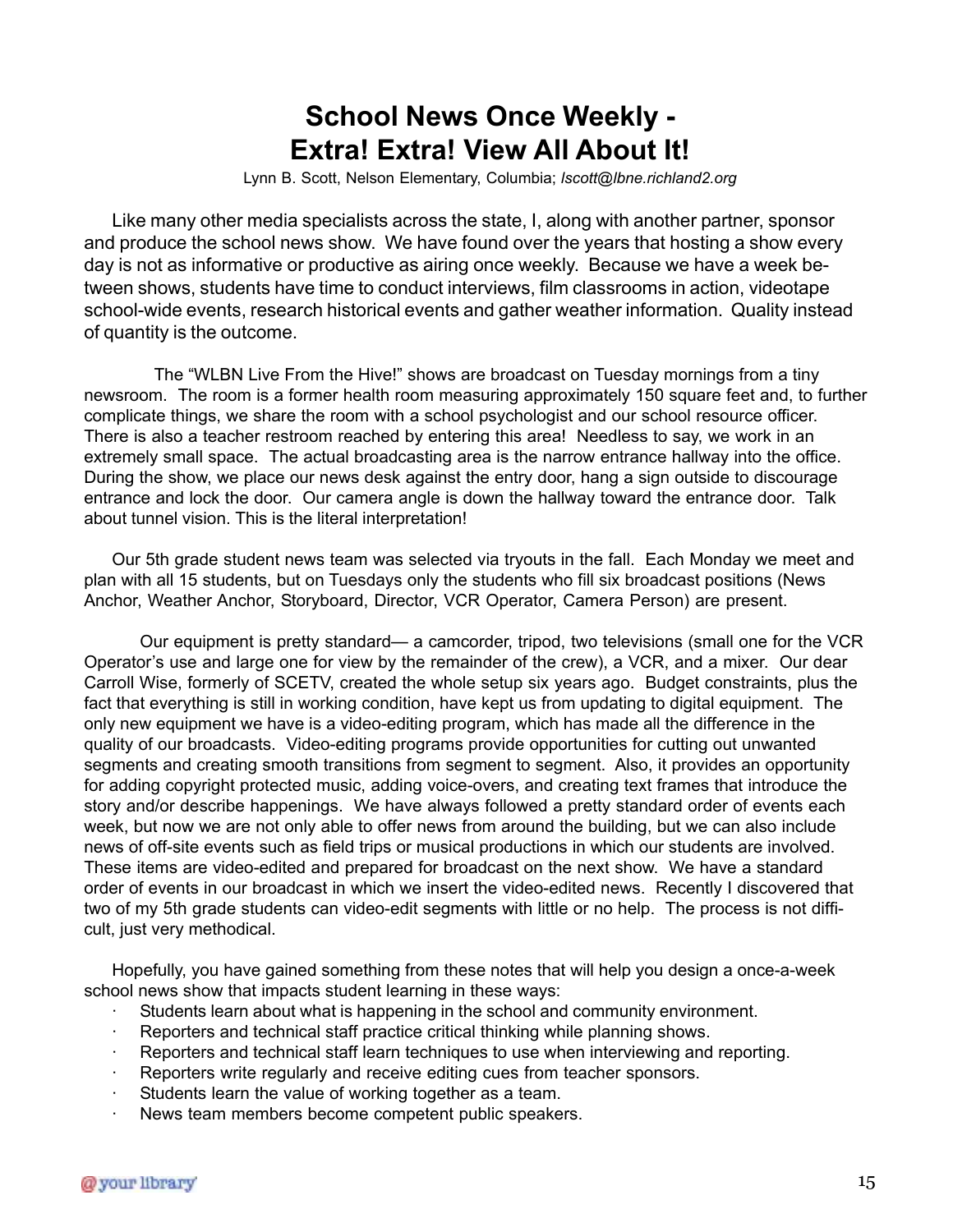# **Lightening The Load**

Peggy Harrison, Brewer Middle School, Greenwood, *harrisonp@mail.gwd50.k12.sc.us*

*All work is as seed sown; it grows and spreads, and sows itself anew.* –Thomas Carlyle

Educational solutions come and go. In the late 1980s and early 1990s, the buzzwords were *paperwork reduction*. The laudable idea behind this particular solution to the perceived deficiencies of educators and the schools in which they taught was to free up our time. Instead of needlessly completing myriad forms, teachers could actually teach students. What a novel idea!

Actually, I remembered paperwork reduction because of a conversation when I was spending the bulk of my day reformatting computers in the media lab. A teacher wandered in and asked me jovially, "And what's to blame for all this?" "Paperwork reduction" popped into my mind and, just as quickly, out of my mouth in reply to her query.

You see, paperwork reduction was the panacea for overload in education. The brave new world of a computer in every classroom—not to mention thirty workstations in every media lab—was to decrease paperwork and ease workloads for teachers and other educators. As a result, a golden age of higher student achievement would ensue.

Teachers would teach *and* counsel students because there would be ample time to recognize and celebrate each individual learner. As automated systems managed acquisitions, cataloging, and circulation with nary a hitch, school library media specialists could provide reader guidance, collaborate with teachers to tailor instruction to curriculum, provide and promote library media center activities, and even read book reviews before five o'clock. Student learning would soar as no longer overburdened educators facilitated that flight.

Over a decade later, the reality is quite the opposite. The workload of the SLMS is larger than ever. Technology has become another part of the library media center program that needs to be managed, and, as new responsibilities and tasks pile on, we jettison few, if any, of the old ones.

As most of us know quite well from incidents we'd rather forget, overload can cause workstations to crash. Unfortunately, overload can also prevent LMC programs from ever taking flight.

If the number of tasks a school library media specialist is expected to handle keeps growing and spreading, then it's time to weed more than books. Just as there are guidelines for which volumes to discard, we need steps to determine which part of our workload to jettison. With a nod to the principles of Total Quality Management, following are my suggestions:

√ **Magnify the mission.** Do you have a mission statement? That's good, because now is the time to really read it and, if necessary, revise it to reflect what your library media center program needs to offer your community. You don't have a mission statement? Then create one. Once you are certain of your program's mission, then you can examine how the various tasks you perform further that mission. Whatever is not mission specific becomes a candidate for the discard pile.

√ **Prefer the professional.** Does the task require your professional knowledge and skills? Will the students benefit more from *your* performing the task? Or is this just something the library media specialist has always done? In other words, you are a professional who needs to make time to collaborate with other professional educators to boost student achievement. Assistants, student helpers, and volunteers may be able to take care of some of the routine busy work. The non-professional tasks you do yield more candidates for weeding.

√ **Consult the constituency.** This is where a media advisory committee can really be useful. Let them help you brainstorm ways to lighten your load. If you don't have a media advisory committee, then talk to members of your school faculty about the overload that is keeping your LMC program grounded. Be positive, not petulant. Emphasize your mission and focus on how the changes you intend can benefit their instruction and students. Listen and consider their concerns. Tasks you perform that they don't regard as useful or important are more possibilities for dismissal, but bear in mind that only you can really know how important each task is to your overall program.

√ **Activate the administration.** Once you have determined those tasks that miss your mis-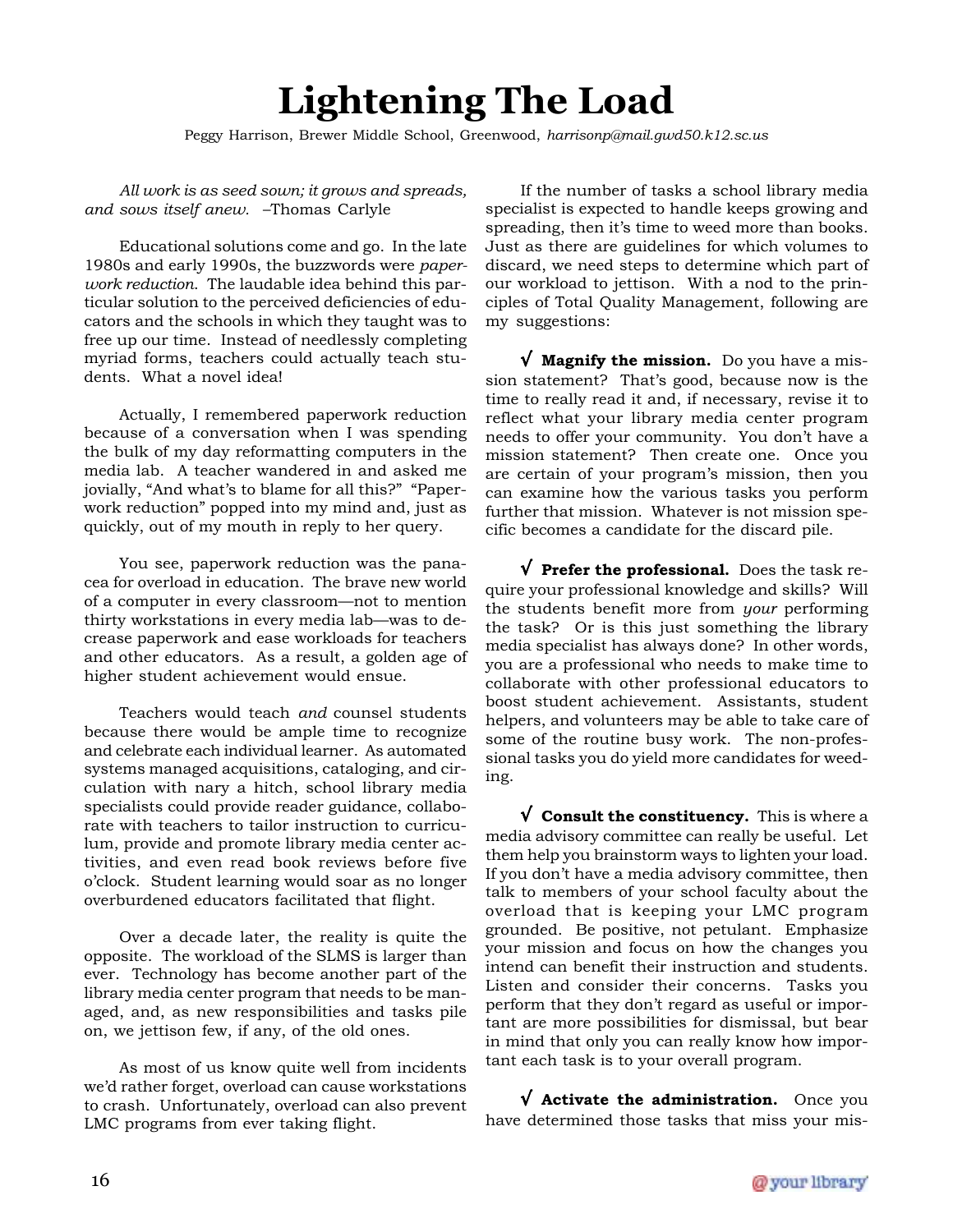sion, don't require professional knowledge or skills, and are no longer needed by your school community, make an appointment to speak with your principal. Explain the steps you have taken to make your determinations. Stress how dropping or shifting parts of your workload that fit the criteria above can make the school library media program better able to meet the most important mission of all these days—increased student achievement. Solicit support and feedback.

You've cast away the unnecessary and discarded the unimportant. You are now managing your workload instead of having it manage you. I hesitate to say this, but you haven't finished yet.

Look at the opening quote; yes, work is ceaselessly propagating. When you acquire a new job that hasn't been yours before, evaluate it according to your task-weeding criteria. If it is not in your mission, what's it doing sneaking into your program?

To paraphrase an old saying "You can't possibly work any harder, so work smarter." A lighter load permits you to work more effectively and efficiently, allowing your LMC program to take off and serve your school. Adhering to your mission and focusing on professional tasks ensure that teacher support and student achievement are on board as the essential parts of your load.



## **DISCUS Adds Databases and Enhances Web Site**

**Mary Bull, DISCUS Program Director, South Carolina State Library** *mary@leo.scsl.state.sc.us* www.scdiscus.org (803) 737-7736

The new year brings some major enhancements to DISCUS – South Carolina's Virtual Library. Two new databases are added, content of another database is expanded and the DISCUS K-12 page is redesigned.

DISCUS now includes *The State*, NewsBank's searchable archive of the Columbia, South Carolina newspaper, the most frequently requested addition. Also new to DISCUS is *Scribner Writer's Series*, Gale's reference source on over 1600 important authors from around the world. The *Custom Newspapers* database from Gale has been expanded to include over 100 U.S. and international newspapers.

January marked the launch of a redesigned and significantly enhanced DISCUS K-12 page. Visitors to **http://www.scdiscus.org/school.html** now have more efficient access to the wealth of information and resources available through DISCUS.

The redesigned page features a tabbed navigation bar that facilitates easy movement between multiple access points for DISCUS databases. Users are guided to databases alphabetically, by subject and by grade level. A graphical *DISCUS Kids!* page has links only to the databases targeted to elementary through middle grades. A *Search Tips* page helps guide users to databases by type of article included, such as newspaper, magazine or reference articles, and gives tips on finding maps, pictures, lesson plans and teacher resources, timelines, and other often overlooked content in DIS-CUS. Quick links to database descriptions and ready access to help information and support materials are also available.

The DISCUS office is eager to have feedback from media specialists, teachers and students about the changes to the K-12 page or any aspect of DISCUS. A *Contact Us* link is available at the bottom of each page on the DISCUS site.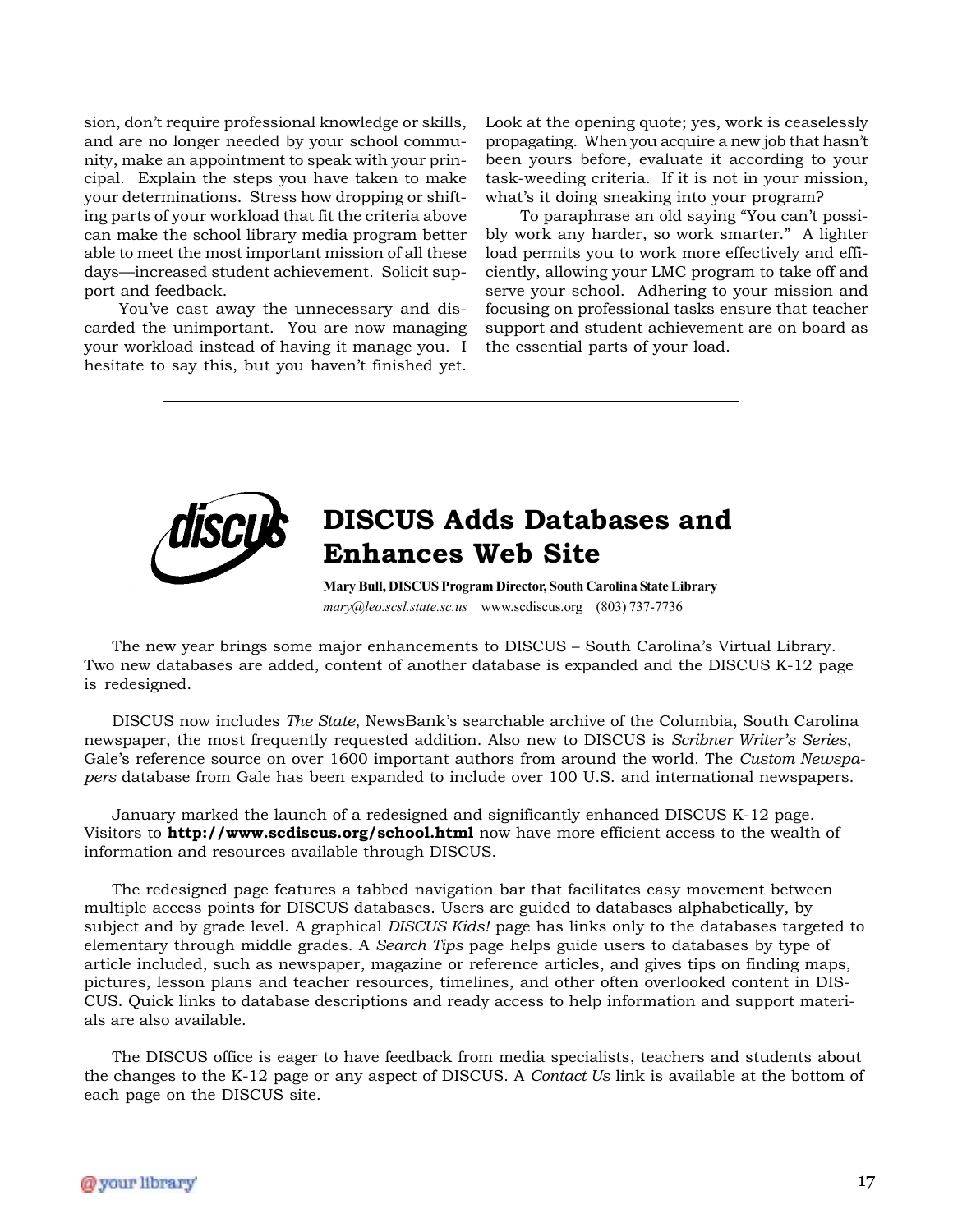## **Library Media Advisory Committees:** *Practical Suggestions*

Greta Flinn, Calhoun Falls High School**,** *mflinn@acsd.k12.sc.us*

One of the first things I did as a brand new library media specialist was approach my principal about forming a library media advisory committee. After I received his blessing to do so and a commitment that I would have at least one representative per grade level, I embarked upon what seemed to me an intimidating task. There I was, still wet behind the ears and with little knowledge of the community and students the library media center would serve, faced with chairing a committee of veteran elementary teachers, some of whom had been at that school for longer than I had been alive. I scheduled our first meeting and invited anyone who wished to join our committee to attend. I brought refreshments, handed out an agenda, took a big breath, and began our first meeting. Believe it or not, they were really interested in what I had to say and my new-fangled ideas about how the library media center could serve them. Their advice was invaluable for deciding which programs, services, and materials would really impact our students and support the learning environment. They were super at working out logistics. Did we agree on everything? Certainly not, but I did open up avenues of communication, boost advocacy for our library media center, and jump ahead light years in understanding the community. I have learned much since then about what works for me in regard to a library media advisory committee and have identified some absolutely critical components. I hope you will find the following practical suggestions useful:

√ **An advisory committee serves an advisory purpose.** By definition the advisory part of this committee's name means that you, as the trained and certified library media specialist, take the committee's suggestions under consideration but that you make the final decisions. This does not mean you should tell your committee, "I disagree, and I make the final decision so forget it." However, there may be times that you need to gently point out why a suggestion is not feasible. There may be other times when you diplomatically need to say, "I'll certainly take that under consideration."

√ **Administrative support and inclusion is a must for success.** Administrative support for your committee is invaluable. If your school leader views the committee as valuable, so will your teachers. Honestly, I haven't run into an administrator yet that does not support having a media advisory committee. The administrators I have worked for have been thrilled

about the idea because it makes the school look good. Administrators are busy people and may not always be able to attend your meetings. This does not mean they can't be members of your committee. At the very least type up the meeting minutes to turn in and discuss meeting conclusions when you meet with your administration about pressing issues. I meet with my principal on an as-needed basis with a list in hand of topics we need to discuss to keep me focused and make sure that all matters, big and small, that impact my library media program are on the agenda.

√ **Best practice points to diversity among committee membership.** You hear over and over that school committees should have a membership comprised of administrators, teachers, students, parents, and community members. The more diverse your membership, the better representation you have. The problem comes when coordinating a meeting everyone can attend and recruiting for membership. Here is what works for me. I hold meetings when it is convenient for my teachers because they are asked to do so many things after school already. To get input from community members, parents, and students, I ask those I have gotten to know and developed a rapport with if they would be willing for me to bounce ideas off them from time to time. Before, or soon after, the official meeting date, I run the meeting agenda items by them for their input. I consider them to be committee members. That being said leads me to my next point.

√ **Meetings don't have to be face-to-face.** Committee meetings don't always have to be face-to-face. Before the budget crisis I used to place periodical orders in the spring. Because this was such a crazy time for all with testing and everything else we cram in, I would email and/or snail mail questions about the periodical order and ask committee members to respond by a deadline. With a little reminding, I actually received some really good feedback this way. Sometimes committee members are actually more comfortable with expressing themselves in this manner. As a general rule, if multiple items need addressing, or if the items will need clarification, meet faceto-face. If the items are simple in nature, or if only one item needs addressing, meet through email/hardcopy mail.

√ **Open to all.** My library media advisory committee is open to anyone who should wish to attend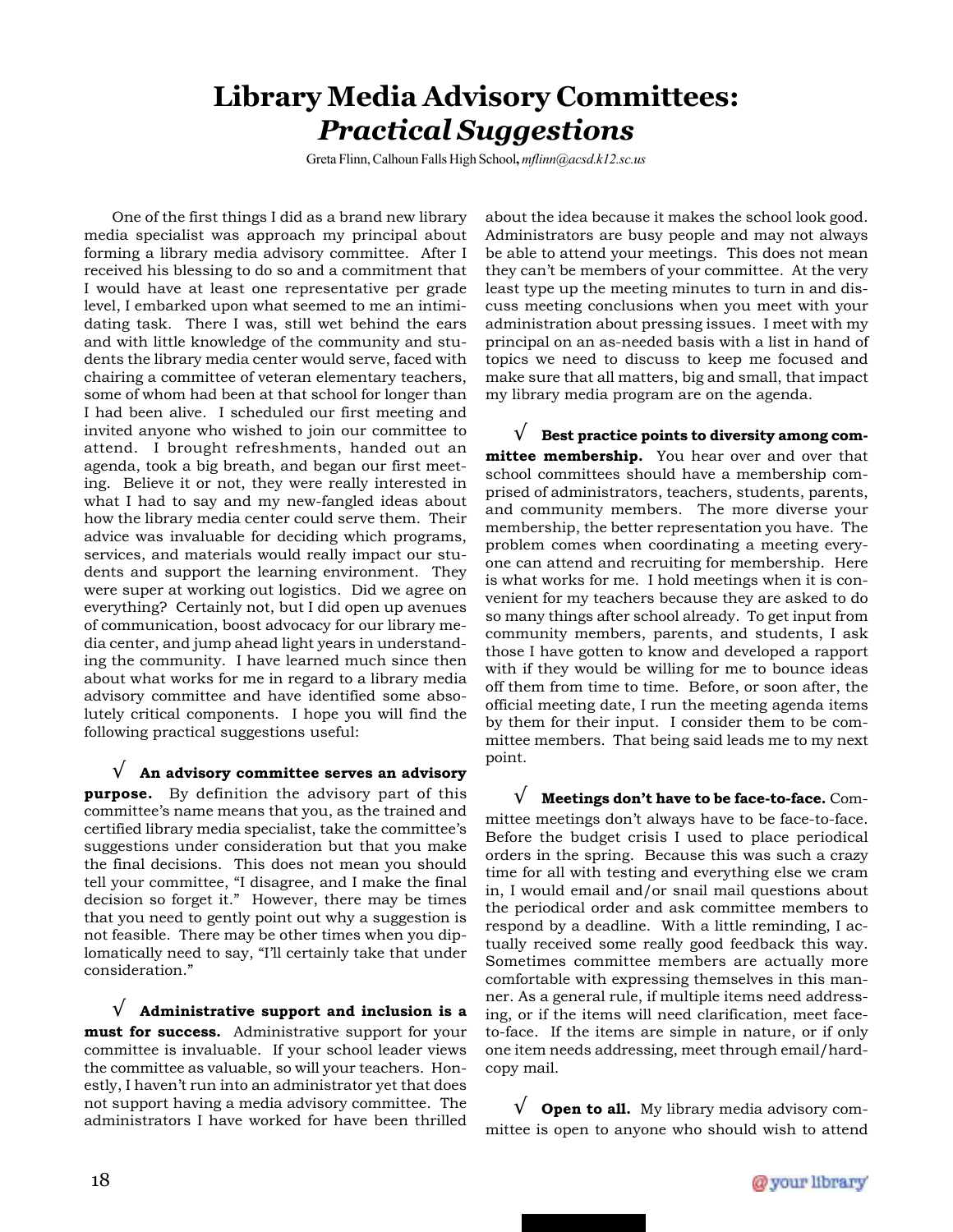or become a member. The reason for this is simple. I want our library media center to be viewed as an equal opportunity enterprise in which everyone is welcome and everyone has ownership.

**Don't having meetings for meetings' sake.** I don't schedule to meet every month or even every nine weeks. We meet on an as-needed basis. Everyone from students to teachers stays busy and is under increasing pressure. Added to this is the fact that I have never met anyone who enjoys meeting just to meet. In order to make meetings meaningful, I only call them when we have issues to discuss. For us, that usually means we meet face-to-face once a semester and via email/hard-copy mail two or three times a year, but this is not a hard-and-fast rule.

√ **"Feed them and they will come."/Stay positive.** Refreshments are the tried and true standard for making meetings more bearable. Homemade and even store bought treats show your members you value them and give them something to look forward to as well. Refreshments also help set a positive atmosphere. To further this, make sure you smile and put a positive twist on even those downhill situations. Inject a little humor. If you act like you are in the dumps, or like you'd rather be anywhere else, your committee members will feel the same.

√ **Always have an agenda and stick to it.** Sometimes I get a little blond. Sometimes I get a lot ADD. And sometimes I am both at the same time. To combat this, to make meetings seem more meaningful, and to give visual learners and tactile learners something to work with, I always prepare an agenda. It doesn't have to be anything fancy. My first agendas were bulleted lists, but now I favor creating an open-ended style agenda, using tables in Word that double as forms on which to keep minutes for my records. A partial example appears below.

| <b>Topics</b><br>Order<br>Targeted Areas: Ancient History<br>Science, African-American biographies<br>and reference<br>Other Critical Needs Areas?<br>Specific Requests?<br>Material Format? | <b>Discussion</b> |
|----------------------------------------------------------------------------------------------------------------------------------------------------------------------------------------------|-------------------|
| SC Book Award Program<br>Donor funded<br>Promotion?<br>Program Rewards?<br>Suggested Curriculum tie-ins and<br>activities<br>www.scasl.net/BookAward/bkawrd.htm                              |                   |
| Computer Virus Issues<br>(See handout for clocking email)<br>with undesired subject lines)<br>Getting the word out about suspicious<br>email attachments (.vbs, .exe, .scr)                  |                   |

#### **CFHS Library Media Advisory Meeting**

Any time is a good time to form a library media advisory committee. Approach your principal; approach your grade level leaders or your department leaders; approach students, parents, and community members; issue an invitation; type up your agenda; and get ready to strengthen your school library media program and services by garnering support. If you don't know parents, students, and/or community members well enough to ask for their involvement, don't be disheartened. I would suggest starting your committee with a representative from each grade level, cluster, or department and then approaching parents, students, and community members as you begin to meet people and get more comfortable. Or ask your newly formed committee of teachers for suggestions. You don't have to start on a large scale. Begin smaller and build from year to year. Library media advisory committees really are worth the effort.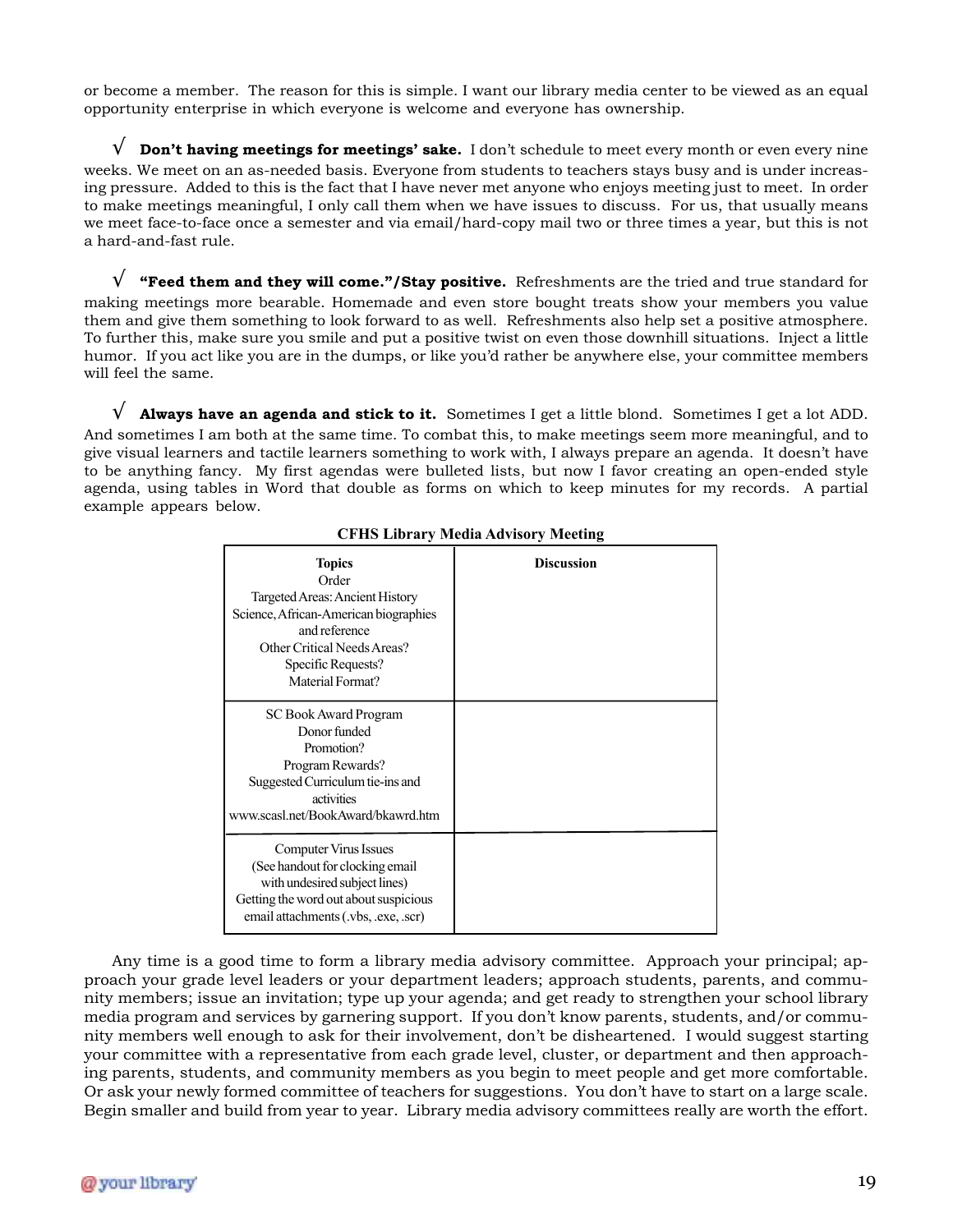## **A Good Idea**

This year the Midway Media Center in Lexington introduced "RPMs" (Reading Powers Mustangs), a new reading program designed to encourage students to zoom ahead with reading progress. Participating students record the time they spend reading on a specially designed racetrack bookmark, much like the public library's summer reading program. Each completed racetrack, representing a total of four hours of reading time, is rewarded with a sticker and a chance to win a prize in the weekly drawing. At the end of the year, participants will be eligible for a random drawing for bookstore gift certificates. Response has been moving at a rapid pace. On December 7, 2003, 80 Midway readers represented Midway in Lexington's annual Christmas Parade. *Reading Powers Mustangs—ZOOM, ZOOM, ZOOM!* D'Etta Broam is the Midway Elementary media specialist.

### **. . .and A Good Tip**

Being an experienced media specialist, Robert Dwelley, Muray-Lasaine Elementary, knows all too well the isolation the profession can bring in terms of association with other professionals and wants to pass on a suggestion to elementary media specialists to obtain a sample copy of *Library Sparks*, a recent publication for librarians. The February issue for 2004 is devoted to Black History Month with resources listed along with suggested Web sites and activities included for math, history and research, geography, and language arts. Instructions are given for construction of a dashiki and black and white line drawings are included to create storyboard characters of flannel for *A Story, A Story* and *Anansi and the Moss-Covered Rock*. A letter to LIBRARYSPARKS, P.O. Box 565, Mt. Morris, IL 61054-7482 or visiting *[librarysparks.com]* to request a FREE trial issue will bring a copy to your center. Other features for February include: Library Lessons and Meet the Author.



packed with great presentations, workshops, speakers, exhibitors, and awards at the South Carolina EdTech Winter Weekend Conference.

## @your library

*"While libraries are popular, they are often taken for granted.While libraries are ubiquitous, they are often not visible.And, while libraries are unique, they are facing new challenges." —ALA*

Out of these challenges was born The Campaign for America's Libraries, ALA's multi-year public education campaign designed to showcase the value of public, school, academic and special libraries and librarians in the 21st century. The most important thing the campaign is providing are materials that libraries are adapting and using themselves. These materials can be downloaded from the campaign Web site at *[www.ala.org/ @yourlibrary.]*

Calling all "Retirees". Come join in our very own session at conference. Share what fun things you have been doing in retirement AND bring your ideas for ways we can be of service to SCASL. See you in Greenville in March.

Joan Kruger, Retired Section Chair.

## **Constitutional Change to Be Voted On**

The following proposed amendment to the Bylaws will be voted upon at the business meeting at the conference in Greenville. To pass the amendment needs a two-thirds affirmative vote of those present.

#### **Amendment:**

**Add to Article IV Section 6. Awards** *(listed after Administrator of the Year) the Margaret Ehrhardt Student Scholarship*

*Steve Reed, Constitution Committee Chair sreed@bamberg2.k12.sc.us*

## **Have You Paid Your 2003-2004 Dues Yet?**

If you are not sure, check with Kathy Sutusky, our Executive Secretary, ksutusky@sc.rr.com. Do it now. Be a paid up member and earn the registration discount at the Annual Conference!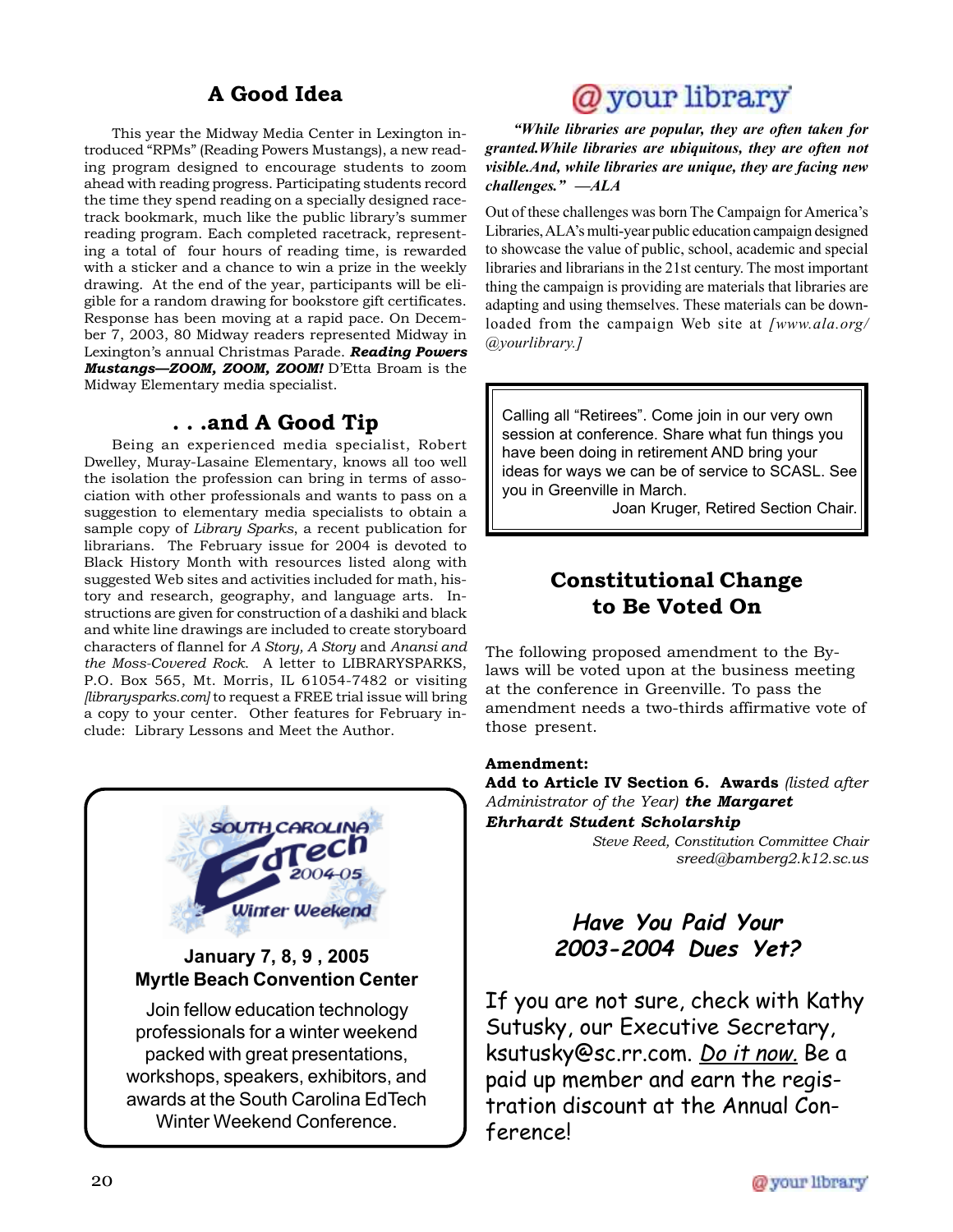## **2004 South Carolina Book Festival**

### Saturday, February 28th, 9:00 a.m. - 6:00 p.m. Sunday, February 29th, 12:00 Noon - 6:00 p.m At the State Fairgrounds

What began in 1997 as a one-day event at the Koger Center in Columbia has now become the largest literary event in the state and one of the foremost book festivals in the Southeast. The festival is an annual gathering of more than sixty well-known authors, scores of booksellers and exhibitors, and thousands of avid readers, all coming together for two days of reading, signings, and serious book shopping—free of charge. This year there will be panel discussions on Horror Writing, Science Fiction and Fantasy, Coming of Age Stories, Southern Families, Low Country Writers and many more scintillating subjects.

This grand event is made possible by the Humanities Council of South Carolina with the support of local and national organizations, businesses and individuals.

For further details see: www.schumanities.org/ bookfestival.htm



**Follow up to article "Emerald High School in Africa!" in the November issue of the** *Media Center Messenger*

### **The CALEB Library Project web site is online!**

#### **http://home.earthlink.net/~caleblibrary/**

#### **Contributing to Africa's Literacy and Education with Books**

The site is still a work in progress, but it explains what our mission is and how to be a part of it. There are some photos and articles there, a profile of Byron (Mawingo) Jeys, and information on how to ship books.

I encourage you to share this site with friends and family. We hope to motivate people to take the initiative to send books to Malawi. If you know of a group who may be looking for a project, perhaps you can suggest this one!

We will update the site quarterly and use it as a vehicle for sharing information about life in Malawi, so if you have input, please drop me a note. I look forward to your feedback on the site - I know you will have lots of great ideas for us to incorporate.

I am eager to hear from you!

*Virginia Pulver, vjpulver@earthlink.net*

# **Deaths** Vital Statistics

Richland District 1. **Mary Lou Benton**'s mother Hunter Quin, passed away in December.

St. Andrews Middle School: **Rita Black**'s father passed away in Virginia just before Winter Break.

Burnside Elementary: **Janet Kittrell**'s father passed away on December 29th.

### **Births**

**Janet Shay**, Oakland Elementary School in Greenwood, has a baby girl, Delea Margaret Shay, born last June.

**Patricia Candor** gave birth to Samuel Lewis in November 2003.

**Susan Myers**, Chesnee High School, gave birth to Thomas Jesse Benjamin Myers on September 13, 2003.

**Angela Ham**, assistant to **Mary Jo Spring** at Calhoun County High School, gave birth to twin girls.

Lexington 2: Springdale media specialist **Chesley Geyer** is expecting her second child in March.

### **Announcements**

**Marinda Motes** at Saluda River Academy of the Arts will be wed in April.

**Valerie Byrd**, Dutch Fork Elementary School, is engaged to Marty Fort.

### **Last call for applicants for the AASL/3M Salute to Schools**

Apply now for the 2004 3M Salute to Schools program which gives a complete detection system, a package with an average value of about \$15,000, to selected schools. The program is open to middle and high schools and applications are available online at [www.ala.org/aasl] or [www.3M.com/us/ library].

*But HURRY!* The deadline for program applications and supporting materials is **March 1, 2004**. Recipients will be announced in early April.

## **JOIN SCASL LISTSERV TODAY!!!**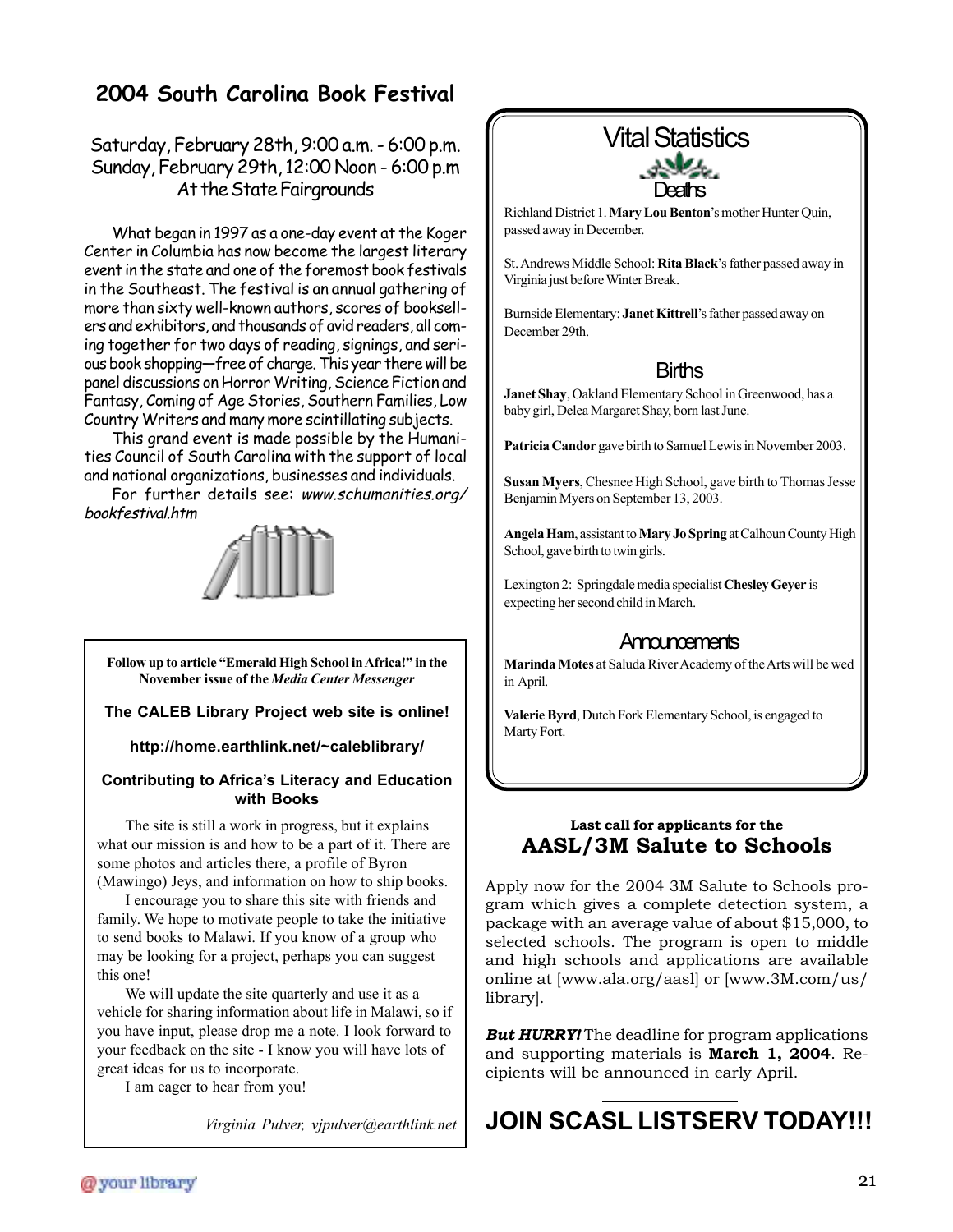## *Regional News*

#### **Region 1A.**

**OCONEE COUNTY.** Westminster Elementary and James M. Brown Elementary enjoyed visits by **Dave** and **Pat Sargent**. **Laura Keese** and **Cindy Edgerton** are the media specialists at these schools. **ANDERSON COUNTY. DISTRICT 2.** Marshall Primary Media Center is completing a new outdoor classroom that is located right outside the media center. It was funded through a \$5000 grant from the WebbCraft Foundation and donations by area businesses. The school is in the process of having the garden certified as a Schoolyard Habitat by the National Wildlife Federation. It contains a pond, a bog, a rock sitting wall, an herb garden, and native plants. Teachers will write lesson plans that will tie the garden into the curriculum. The media center will provide books and materials and help the students with plant and habitat research. **Patsy Martin** is the media specialist. **Dr. Marilyn Heath**, media specialist at Belton-Honea Path High School became a National Board Certified Teacher in November. **DISTRICT 5. MaryAnne Kohl**, Midway Elementary, is setting up a sister-school relationship with a poor, rural school in Nueva Vida, Nicaragua. The Midway Student Council is working with her to raise funds to send Spanish language picture books to the school there. Details are still being worked out, but MaryAnne expects to do some other projects with the sister school once things are fully organized. **Linda Couch**, Southwood Middle School, earned National Board Certification this year. **Sydney Jones**, **Kay Moxley** and **Debbie Stone** presented at a workshop promoting library media programs for teacher cadets and student teachers in Oconee County entitled *Information Power: Partnerships in Action.*

#### **Region 1B.**

**SPARTANBURG COUNTY. DISTRICT 2. For Boiling Springs High School** students involved in READissance, a voluntary reading program at Boiling Springs High School, during the fall semester read a total of 188,763 pages.

#### **Region 3.**

**ROCK HILL.** Author **Sharon Draper** will visit Rock Hill High School on February 25. All students have had the opportunity to read at least one of her books. The reading initiative committee received a \$6000 grant to purchase copies of four Draper titles and books were rotated to all 3rd block classes for 6 weeks at a time to give students an opportunity to read one of Ms. Draper's books. Other activities during the grant promotion include a book fair, a book banner contest, and a door decoration contest.  $\trianglelefteq$  At Old Point Elementary School, **Jane Daffin** media specialist won an EIA grant of \$6,000 called "Lights, Camera, Learning!" It has provided them with a video editor, video camera, tripod, digital camera and a wonderful field trip to Charlotte to go to a 12:00 news show with **John Carter** (anchor) for our Panther News Network Crew.

### **Region 4A.**

**LEXINGTON 1. Sharmen Oswald**, Gilbert Middle School, presented at the South Carolina Council for Children with Behavior Disorders conference. Sharmen's presentation, "Working Smarter, Not Harder with the Big6 Research Model", focused on maximizing student success in the media center. **Elizabeth Harrell** has been selected Lexington High School's Teacher of the Year. The "Lake Murray Live" television news team was the subject of a recent article in *PC Teach It* magazine. The team consists of eight fifth-grade students who direct and produce a live broadcast twice a week under the direction of **Teri Puryear**, media specialist at Lake Murray Elementary in Lexington. Mrs. Puryear has also been named as a recipient of a Michelin Golden Apple Teacher Grant. Funds from this grant will be used to create a special section of favorite read-aloud books for her teachers to check out. **NEWBERRY COUNTY. Jean Gibson**, Mid-Carolina Middle School, was selected as a Distinguished Teacher of Reading by the Newberry County Reading Council at the annual Christmas tea. **FAIRFIELD COUNTY. Louise Sanders** is the new community services librarian at Fairfield County Public Library and will be meeting with the media specialists monthly. **Sarah McMaster**, Director, also attended and introduced Louise to the group.

### **Region 4B.**

**LEXINGTON 5. Kelly Brown**, Cross Roads Middle School, welcomed the author, **Charles R. Smith, Jr.** who spoke to all the students on January 26th. His visit incorporated photography, writing and information on being an author and photographer. Students wrote an essay for a chance to have lunch with him.  $\triangleleft$  As of January 2004, **Kathy Cole** is the new media specialist at H.E. Corley Elementary School. **Nalerie Byrd** held a Reading for Real Reasons celebration, a schoolwide reading incentive program, on Friday, January 16. Author **Idella Bodie** presented to 5th graders at Dutch Fork in January. SCETV brought her to the school to film a portion of a new show for ETV. **Marilyn Gramling**, Ballentine Elementary, piloted a reading incentive program in the district, "Reading Journey", a comprehensive reading/language arts incentive program. **RICHLAND COUNTY.** Hopkins Middle School is a first time participant for RIF. Media specialist, **Linda Senn**, held a big 6th grade kick-off around the theme of "Reaching New Heights with RIF". Hopkins 6th grader, **Jeff Coward**, won the National RIF Writing Contest in October.  $\triangleq$  Fifth grade students at Brennen Elementary, **Elisabeth Hall** media specialist, have been learning to "chat" online about the books they read. In November they discussed *Sing Down the Moon*, by **Scott O'Dell**. In January and February they will be discussing T*he Door in the Wall*, *Adam of the Road*, *Crispin*, and their research papers on the Middle Ages. This time they will be joined by their parents!

### **Region 5A.**

**AIKEN COUNTY.** Greendale Elementary School had a visit from author **Michael Finklea** in November. He spoke to the entire student body in two school assemblies. He emphasized that each person can be an author by telling of his experiences with ADD as a child and how he overcame his disability. His presentation helped illustrate the character trait of determination. **Kathy Bledsoe** is the media specialist at Greendale.

### **Region 5B.**

**CALHOUN.** At John Ford Middle School **Samantha MacManus** and her principal are planning a visit from storyteller **Mary Lloyd Dugan** in February. During her week at John Ford, Mary Lloyd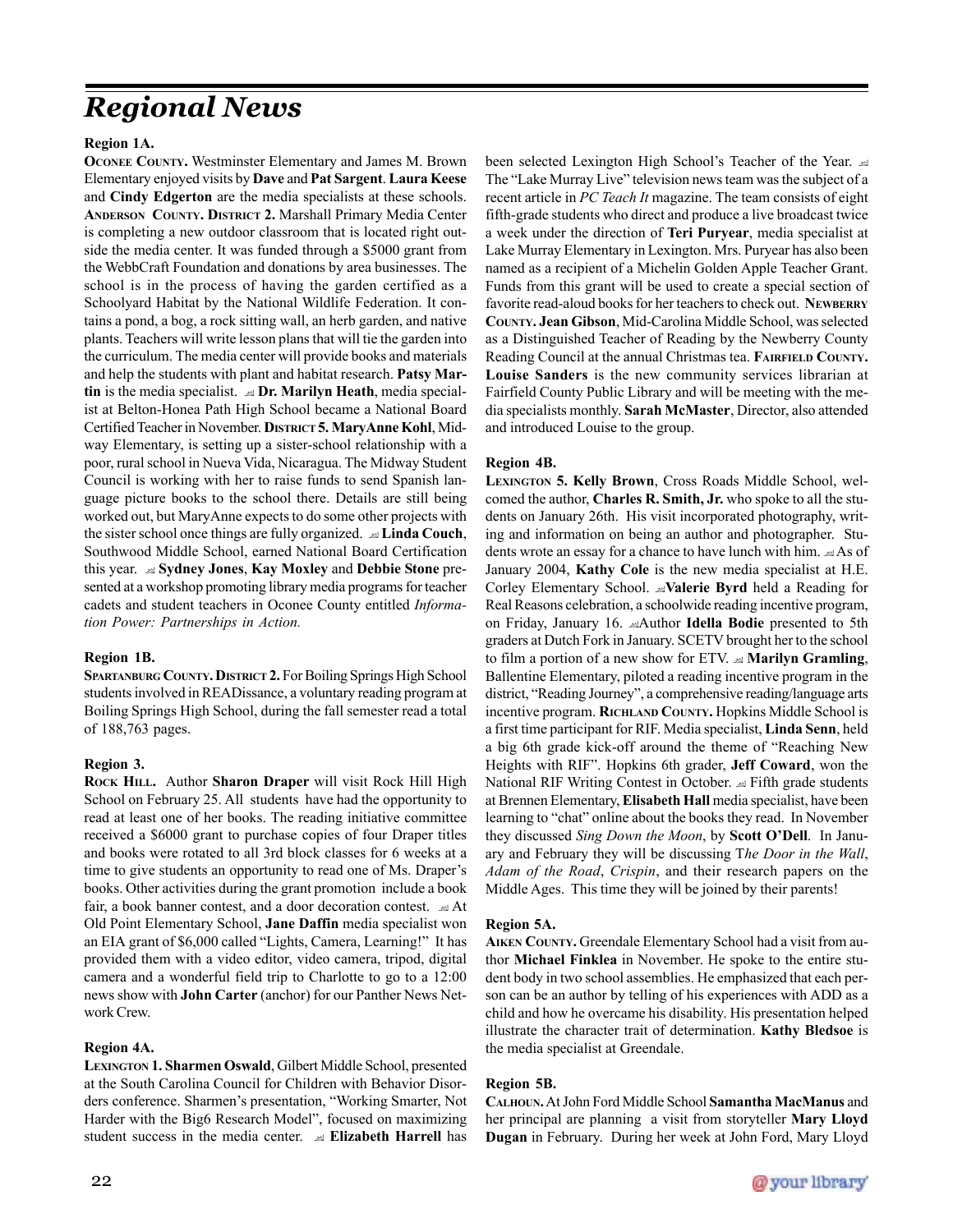*Frankie O'Neal, Director*

will work with fifth grade language arts students with creative writing as well as give two storytelling performances and provide a workshop for faculty.

#### **Region 7.**

**FLORENCE DISTRICT 1.** At Lester Elementary **Jan Chatlosh** began a Monday night program in September where families can read together in the media center weekly. This is something that allows the families to see the books that are available and to show their children the value of reading. The attendance continues to grow and students want to come. Some families stay for the entire time and others read a story and test before leaving for the night. Students enter a drawing for a free book that is given away the following morning on the morning show. Media specialist **Debra Heimbrook** hosted South Carolina author **Julie McLaughlin** and illustrator **Ann Marie McKay** who worked together on the counting book *Hungry Mr. Gator.* They presented their program to kindergarten, first, and second grade students. Their book includes wildlife native to South Carolina.  $\triangleq$  Several elementary schools will be hosting **Laurie Myers**, co-author of one of the current book award nominees, *My Dog, My Hero* and other titles. Ms. Myers will be visiting Royall Elementary, **Betty Anne Smith** media specialist, North Vista Elementary, **Gaye Brown** media specialist, and Carver Elementary, **Debra Heimbrook** media specialist. **DILLON 2. Kaye Woodberry** and **Blue Huggins**, district literacy coaches, received the Reading First Grant for South Elementary and Stewart Heights Elementary. This will provide \$300,000 a year for three years for literacy. **DARLINGTON. Dorothy Crosby**, J.L. Cain Elementary School, assisted third grade students in designing PowerPoint presentations for Black History Month. Students went on-line to DISCUS to search for information on their person/topic.They then created a four-slide presentation including a title slide, introduction slide, contribution to society slide, and works cited slide. Graphics and transitions were also part of the presentations. A handful of students will present their presentations to parents at the February 23 PTO meeting. **MARION 1. Anne Hood**, Johnakin Middle School, has accepted the position of Technology Coach for Marion School District One.  **Laura Atkinson** has accepted the Johnakin Middle School media specialist position.

#### **Region 8.**

**GEORGETOWN COUNTY.** During American Education Week **Kaye Thomas** at Rosemary Middle School sponsored an author visit by **Charles R. Smith, Jr.** Students followed up the visit by exploring the author's website to locate extension activities. Kaye recommends everyone visit *www.charlesrsmithjr.com* to learn more about this author. **Allen Pritchard** of Waccamaw High School sponsors an Aviation Club, which competed in this year's Team America Rocketry Challenge at The Plains, Virginia. His team placed fourth in the nation in the rocketry challenge, earning the school a \$7,500 savings bond to be distributed among the team members, and \$1,500 for the media center. For more information, check out *RocketContest.org.* **HORRY COUNTY. Sabra Bell** at Waccamaw Elementary achieved National Board Certification. Sabra was also named Teacher of The Year at her school for 2004.

#### **Region 9A.**

**CHARLESTON COUNTY.** Thus far there have been two sessions of the newly organized Proviso Media Specialist team for devising a "librarian specific" self-assessment tool with **Linda Hains**, Proviso expert for the Charleston County School District, leading the group. Currently the Proviso instrument is designed for the classroom teacher and not for the specialized duties of the various levels (elementary, middle and high) of a school librarian's job. Already in the county the current instrument has been found to penalize answers of "NA—i.e., not applicable" given by librarians when the media specialist job does not include many classroom functions. Discussion included details of a librarian's job such as database maintenance, inventory control, circulation procedures, ordering procedures, web design, etc. that involve high levels of technology skills. **Theresa Robards** is now the Lincoln High library media specialist.  **Melanie Crumpton**, an intern from USC, is working in the media center at West Ashley High School as well as West Ashley Middle School for the spring semester. **Martha Ameika** and **Bunny Kerr**, the media specialists at West Ashley High School, will conduct one of the concurrent sessions at the SCASL Conference in March. Their session is entitled "Java, Journals, and Jazz: How to Create a Starbooks Cafe in Your Library." Be sure to look for it at the conference, as the write-up got in a day or two late to be printed in the call for conference booklet. James B. Edwards Elementary, **Laura Judson** media specialist, has been designated as one of the five Showcase Technology Schools in the County School District. As part of their role as a showcase school they were included on the tour for the recent NFUSSD Conference (National Federation for Urban and Suburban School Districts). During the tour they were visited by many Superintendents from Utah as well as other states.  $\trianglelefteq$  On February 2, poet **Brod Bagert** visited West Ashley Intermediate where **Deborah Davis** is media specialist, as well as Ashley River School of the Arts, and later Oakland Elementary and Orange Grove Elementary. **Beth Hale**, James Island Elementary, and **Minerva King**, St. John's High, opened a brand new media centers this fall.

#### **Region 9B.**

**BERKELEY COUNTY. Jeanne Holladay** at Strafford High School has been appointed by the Charleston County Council to the Charleston County Public Library Board of Trustees for 2004-2008. **Diana Clark** at Whitesville Elementary School received a \$500 grant from the Berkeley County Foundation and \$300 from the Berkeley County Alumnae Chapter of Delta Sigma Theta to update her school's science book collection. **Donna Rodin** at Timberland High School received a \$500 grant from the International Paper Company Foundation to update their science book collection. **Marcia Russo** at Hanahan Elementary School reports that her school is a finalist for the Palmetto Finest Award. Media specialist **Kay Paul**, Oakbrook Elementary, hosted a very successful Family Reading Festival in November. **Margot Raven**, author of *Mercedes and the Chocolate Pilot*, was the featured guest. **DORCHESTER TWO. Rachel Connelly**, media specialist at Beech Hill Elementary, received National Board Certification in the Fall of 2003.